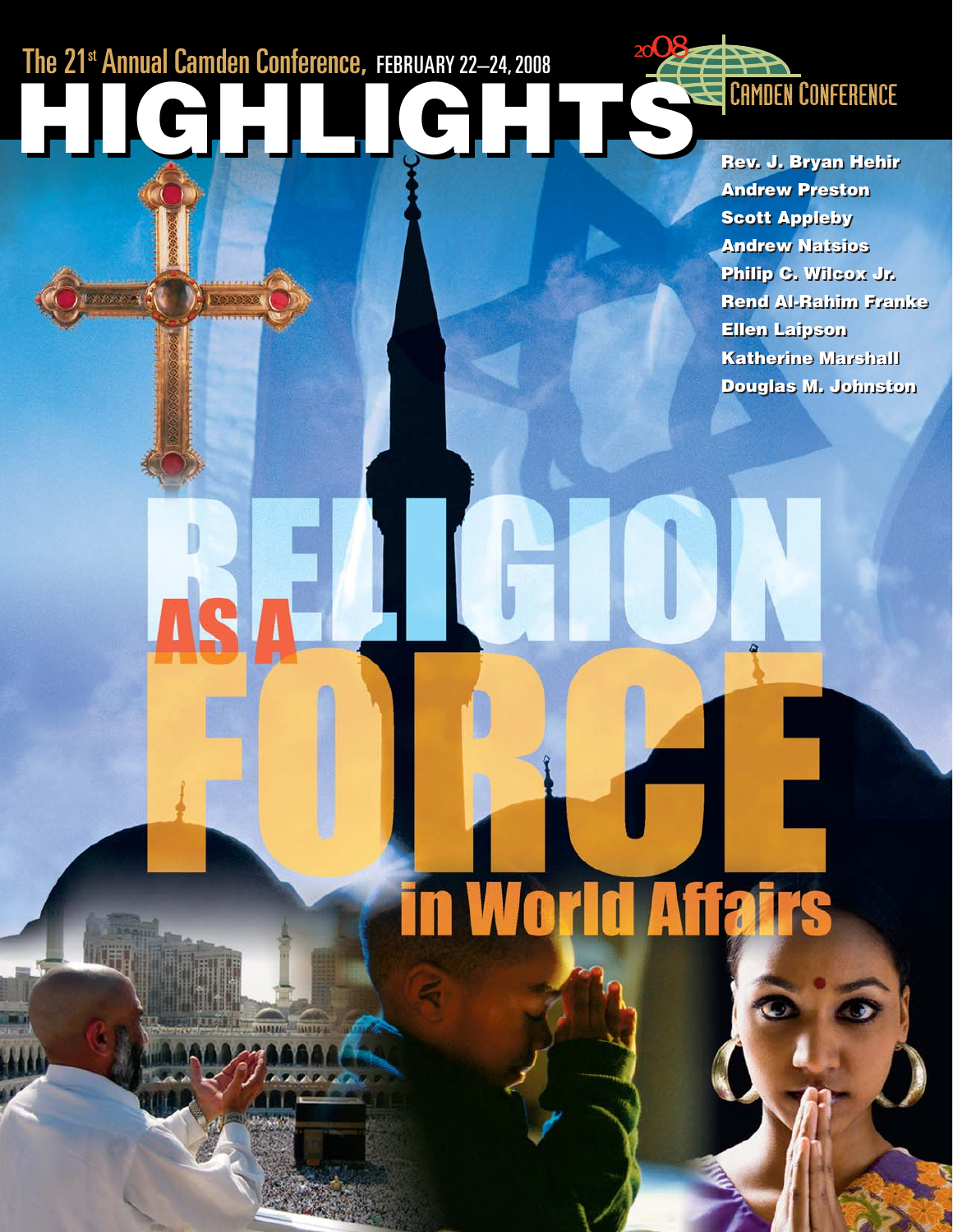# **RELIGION** as a Force in World Affairs

F ew can doubt that in these turbulent times, religion has influenced the foreign policies of many nations.

This year's Camden Conference addressed the historical and recent interplay between religion and U.S. foreign policy; the effect of religions on the Middle East; and the role of religion in addressing global issues.

The conference, which took place February 22 through 24, 2008, presented nine speakers, each of whom addressed a topic of importance to all of us. This issue of *Highlights* distills the messages of those speakers. (*Highlights* is not a verbatim record. The conference can be viewed in its entirety on our website.) *Highlights* is designed to convey the sense of each speaker's presentation—in the speaker's own words whenever possible—and to indicate areas of agreement and disagreement. Every session, from Rev. J. Bryan Hehir's keynote address to the concluding panel discussion, is included here.

We hope *Highlights* will add to your understanding and provide you with a springboard for further discussion.



P.O. Box 882, Camden ME 04843-0882 Telephone: **207-236-1034** Email: **info@camdenconference.org** Website: **www.camdenconference.org**







**RELIGION, WORLD POLITICS, AND U.S. FOREIGN POLICY** *. . . . . . . . . . . . 1*

**Laipson Natsios Francke Wilcox**

| Rev. J. Bryan Hehir                                                                         |
|---------------------------------------------------------------------------------------------|
| A LOOK BACK AT RELIGIOUS INFLUENCES ON AMERICAN FOREIGN                                     |
| <b>Andrew Preston</b>                                                                       |
| <b>FUNDAMENTALISM IN RECENT U.S. FOREIGN POLICY </b> 5<br>R. Scott Appleby                  |
| THE INFLUENCE OF RELIGION IN AMERICAN DIPLOMACY AND                                         |
| <b>Andrew Natsios</b>                                                                       |
| THE ROLE OF RELIGIOUS IDENTITIES IN THE ISRAELI-PALESTINIAN                                 |
| Ambassador Philip C. Wilcox, Jr.                                                            |
| <b>THE CLASH BETWEEN SUNNI AND SHIA IN THE MIDDLE EAST 49.12</b><br>Rend al-Rahim Francke   |
| Ellen Laipson                                                                               |
| <b>ETHICAL CHALLENGES TO GLOBAL SOCIAL JUSTICE  17</b><br>Katherine Marshall                |
| <b>FAITH-BASED DIPLOMACY: BRIDGING THE RELIGIOUS DIVIDE ATLACTED</b><br>Douglas M. Johnston |
|                                                                                             |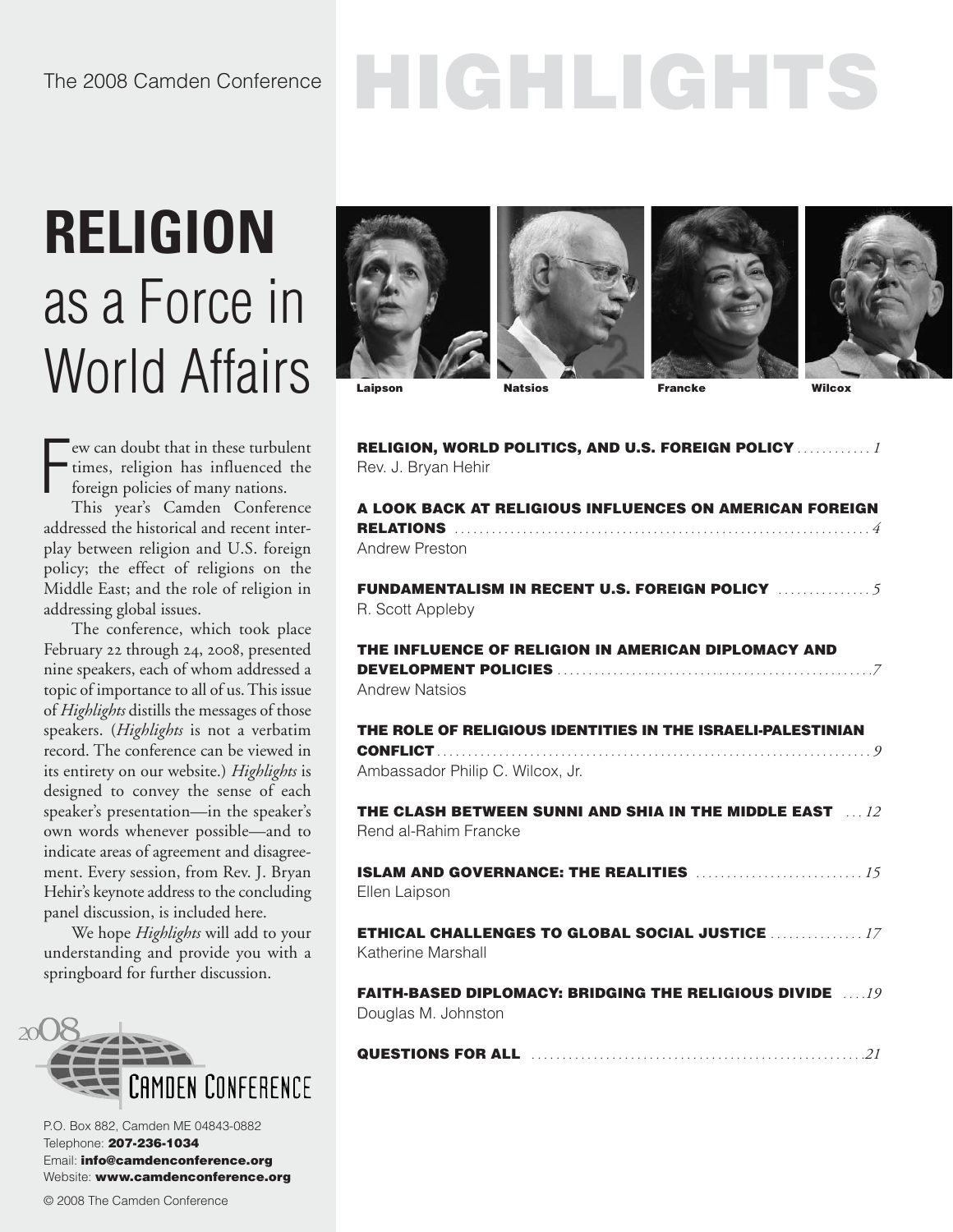# Keynote

# Religion, World Politics, and U.S. Foreign Policy

## **Can we find a collaboration between the secular and religious in a world of increasing complexity?**

#### **Rev. J. Bryan Hehir**

R everend J. Bryan Hehir framed his keynote address with three questions: Where have we been; where are we now; where might we go?

In recounting where we have been, Father Hehir reviewed the 400-year legacy of the Westphalian Treaty for intellectual discourse and political practice. In 1648, Westphalia effectively ended the religious wars in Central Europe during which one-third of the population had been killed. It removed religion as a legitimate *casus belli*; established the principle of territorial integrity and non-intervention of external actors in the internal affairs of sovereign states; and, implicitly, provided the foundation of secularized international relations.

"When the topic of the 'resurgence' of religion is raised," he said, "there is an implication that religion has been absent and has only recently returned. This notion of absence must be qualified." Religion has always been a part of people's lives; resurgence refers to the ways in which religion has been understood analytically, how it has been taught, and how it has been practiced in the diplomatic world. Father Hehir noted that the perception of absence and resurgence is a function of the way foreign policy has been practiced historically. "We in the United States are so accustomed to perceiving the world through our own political model—in which religion is private, and government, secular—that we can be unable to perceive and understand models different from our own."

The tradition of privatizing religion can be traced into the th century through the democratic American and French Revolutions, which preserved the personal value of religion, while proscribing its public role. Within the last sixty years, the Westphalian legacy was evident in the principle of nonintervention inherent at the founding of the United Nations. As effective as the legacy of secularized international relations



has been, in the face of recent events, and changing views of world politics, we are confronted with the necessity of reassessment.

For approximately 40 years, in events across the globe in Central and South America, in Iran, in South Africa, in the Philippines, in Eastern Europe—there is clear evidence that religion has played a role. Each of these events has been regarded as significant in itself, but each was treated anecdotally. "As these events multiply," said Father Hehir, "we must consider a change of perspective, moving beyond singular events to thematic interpretations. The resurgence of religion did not occur in isolation from other features of world politics."

Since the late 1960s, he said, there have been three crucial externalities in the study of world politics:

1. The rise of transnationality, and transnational actors. "It is the comparative characteristic and advantage of transnational actors to be able to move ideas, personnel, and resources, across the borders of international politics," said Father Hehir.

■ Rev. J. Bryan Hehir, Parker Gilbert Montgomery Professor of the Practice of Religion and Public Life in the Kennedy School of Government at Harvard University, has also served as principal advisor on international affairs to the U.S. Catholic Bishops Conference and on the faculty of Georgetown University and Harvard Divinity School where he was its executive head for three years. Hehir has been awarded honorary degrees from 25 institutions. His writings include *The Moral Measurement of War: A Tradition of Continuity and Change*; *Military Intervention and National Sovereignty*; *Liberty and Power: A Dialogue on Religion and U.S. Foreign Policy in an Unjust World*.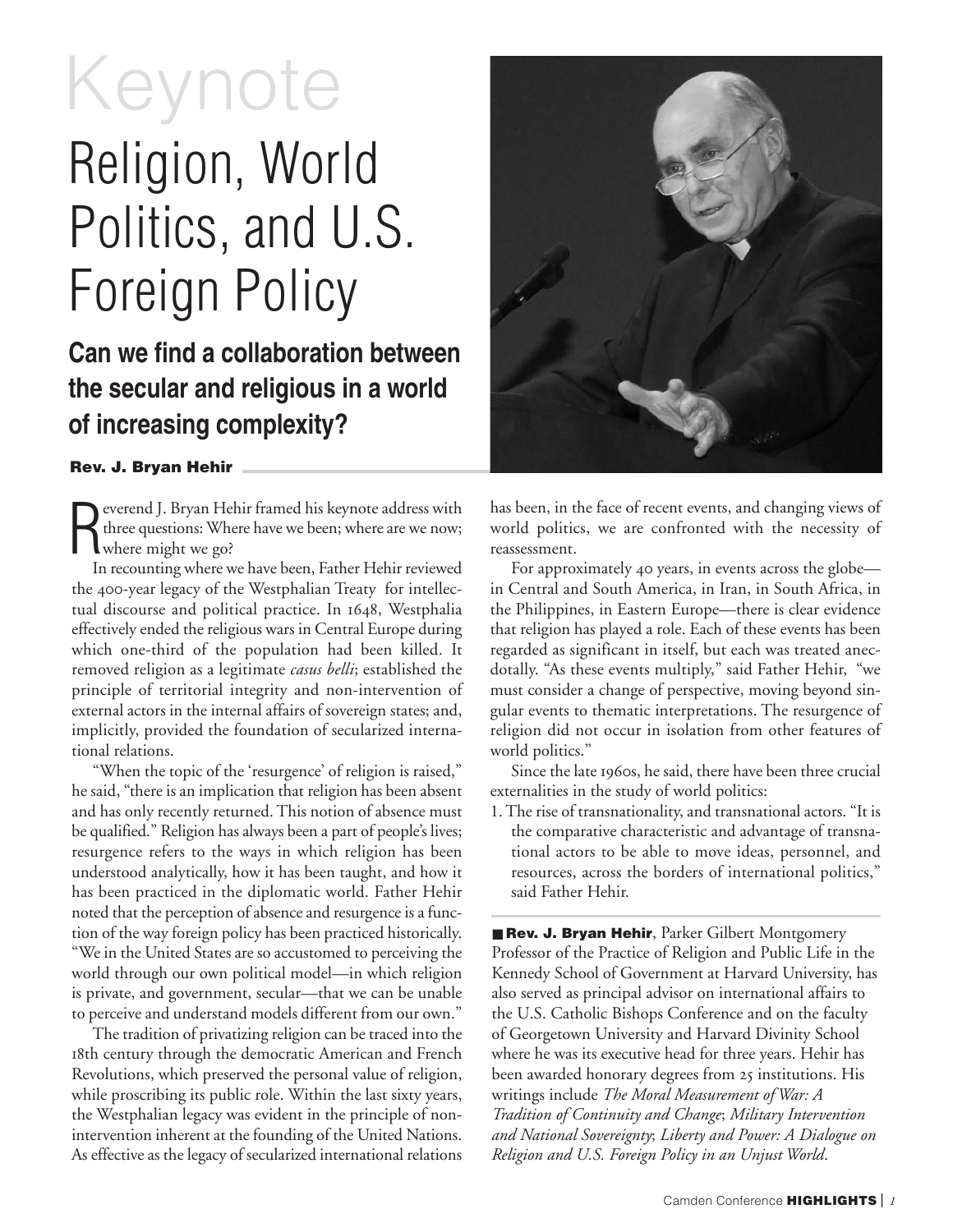## Keynote: Rev. J. Bryan Hehir

- 2. Our collective journey from interdependence to globalization; and
- 3. The return of normative discourse in world politics. Religion provides one source of normative resources to address issues such as the rise of human rights, nuclear disarmament and nonproliferation, and questions of poverty and social justice.

"Here," said Father Hehir, "two nodal points must be weighed. First, the publication of *The Clash of Civilizations*, by Harvard political scientist Sam Huntington, which proposed that 21st century political actors would be civilizations, rather than nation-states. It drew enormous attention, if not unanimity, and created legitimacy for analysis of the role of religion in world politics." The second nodal point, Father Hehir said, "is September II, 2001, the impact of which was universal in its significance. Both points force us to ask what we should do with religious claims in world politics. We are compelled to move from regarding religions' influences on political events as anecdotal to recognizing a pattern that must be integrated into our understanding."

Where are we now? How do we think about this dynamic interaction of war and peace, justice and equality? Father Hehir asked. "The present task is to move from the recognition of religion as a factor in international politics to the interpretation of that reality into our larger theme of understanding the world."

What we must not do, he said, is to define religion primarily as a negative force to be defeated, banished or marginalized. Nor must we focus exclusively on Islam. And we must not define religion in the United States as exclusively the province of evangelicals.

"How we put religion together with foreign policy and international relations requires a systematic assessment of the role of religion throughout the international system," he continued. "Assessing multiple traditions, with multiple consequences of good and evil, we begin to deal with how the normative relates to the empirical dimensions of international relations. It is an interdisciplinary task in which no one commands all that is needed."

The traditions of the world's major religions must be regarded as a transnational force, present at every level within the international system, providing ideas, institutions, and community. But finally, he said, "It is communities of people that religion always brings to the table: people who are both believers and citizens of the time and world in which they live."

Father Hehir then framed an additional issue for religion and foreign policy: The 1500-year-old question of the use of force and the ethics of war. There are new dimensions today: restraint and direction, as well as conflict prevention and recovery from force. What responsibilities do nations have after the war is over? Some traditions have seen only the task of refusing to participate in war, but a broader perspective, sometimes called "just war," has argued that religious traditions ought to try to direct the use of force. This perspective

has relevance for the multiple forms of conflict we face, particularly when great powers are involved. "We must hold on to what we believe in practice," Father Hehir said, "but in taking our model abroad, there is a necessary transition. In addition to considerations of religious freedom, we must look at a range of cognate issues, among them, religion and human rights; religion and globalization; religion and humanitarian relief. How do we address these issues and maintain the boundaries between church and state?"

### **"Religion poses a constitutional question for U.S. foreign policy that professionals**



**hesitate to address ... we must recognize the influence of religious organizations, which are often on the ground, present before governmental agencies."**

We are now at an historic moment in the tradition of the ethics of war, Father Hehir said. For an analogous example, we look back to the 15th century, to Europe's transition to the Westpahilan order. Three great figures—Francisco Vittorio in Spain, Francisco Suarez in Spain, and Hugo Grotius in Holland—had written on the question of war and were convinced that in the absence of a religious foundation, a moral foundation must be created.

In our globalized world, the empirical and the religious picture is far more complicated. The 1500-year debate on use of force has acquired new dimensions in our century, and we come again to the question of integration, said Father Hehir. With secular-religious collaboration, we must find agreement on the legitimate causes of war, and on the issue of non-combatant immunity.

At the end of World War II, before interdependence, before globalization, at the outset of the nuclear age, we had only the beginnings of a truly international system. Today, religion returns resurgent to a world of enormous empirical, religious, and moral complexity. Religion poses a constitutional question for U.S. foreign policy that professionals hesitate to address. And, as we review a range of issues in which religious perspective has been important—social safety nets, human rights, religious freedom, emergency relief, social justice, prevention of violence—we must recognize the influence of religious organizations, which are often on the ground, present before governmental agencies.

History has provided multiple responses to questions about Just War. In the 21st century, we must examine the lim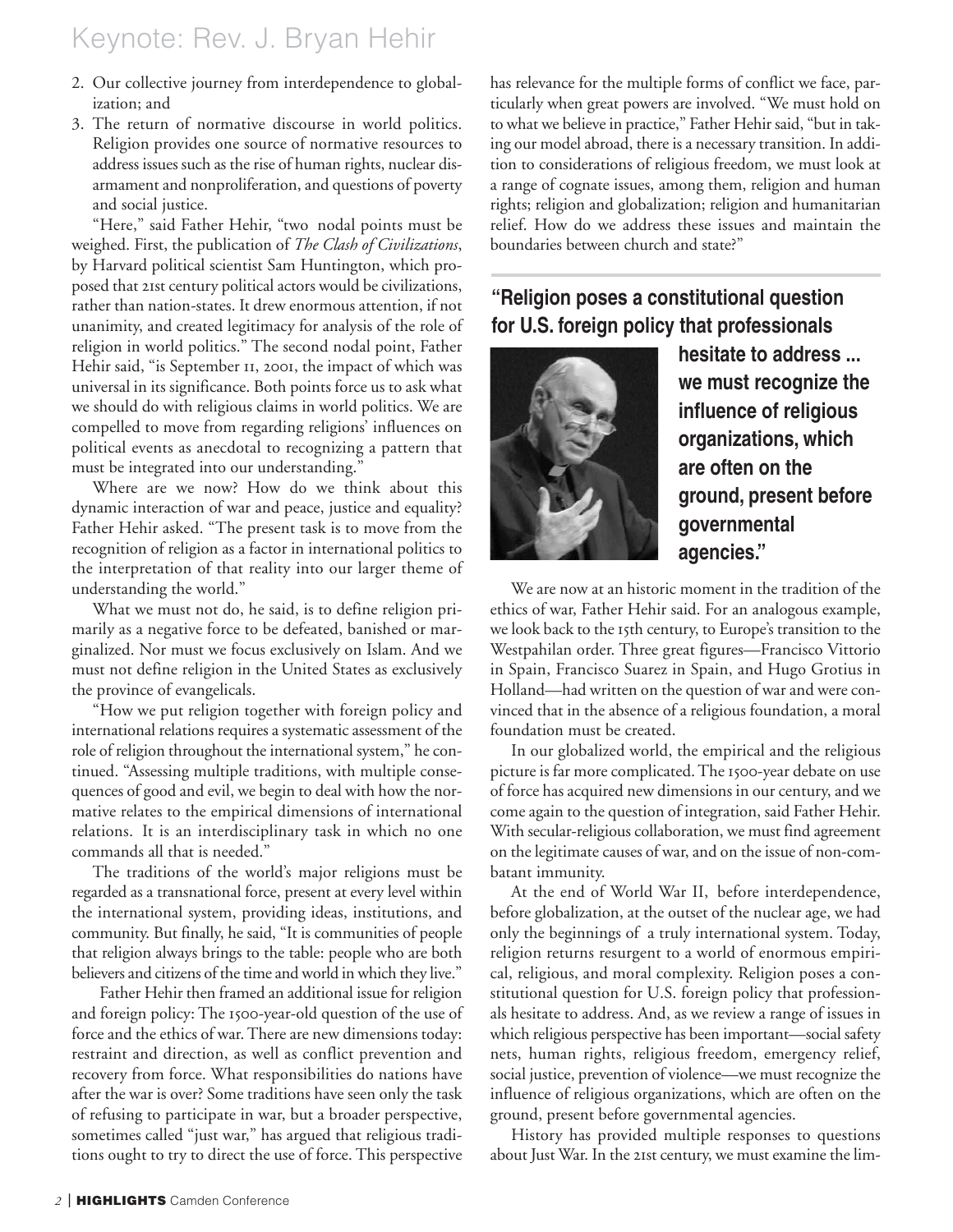its we set on waging war, addressing moral conflicts as well as the responsibilities of combatant nations after the war is over, questions which are made more difficult when the great powers are involved.

"And where do we go from here? Lacking a religious foundation," said Father Hehir, "our secular states' policies must

### Q&A

**Q: Could you comment on the new attempt by President Sarkozy to revive Catholicism? Do you think he's trying to strengthen the social fiber of Europe? Do you think he reflects this larger concept of the return of religion? Does he conceive it as a possible barrier to aggressive Islamism in Europe?**

**Hehir:** Of course there's been quite a vigorous debate across Europe over the last five or six years regarding this question. In the wider European context, my guess is that an absolutism trying to exclude religion will run into more resistance now than it did within the past five to eight years.

Europe has had a vibrant religious history, and I believe it ought to find some reflection in its definition of what that is today. That remains unsettled.

I am no expert on the president of France. That said, in France, there's a very particular tradition that is a distinctive form of a secular society. I'm not positive that Sarkozy saw a need to reenergize the society by introducing religious themes. I suspect that would be a very hard sell in France.

#### **Q: What role should religion play in the use of torture of captives?**

**Hehir:** The "Just War Tradition" has been broad enough to encompass some uses of force as morally acceptable. Indeed, the tradition says that some use of force is morally obligatory; for example, to stop genocide. While that tradition has been broad and flexible, there are two absolute principles in the ethic of force.

One: the direct and intentional killing of noncombants is always wrong and no exceptions are permitted. Two: torture is always wrong because of what it does to the dignity of the human being. It is not to be permitted legally or morally. The other point to make is as ancient as the ethic. At the foundation of this ethic stands St. Augustine, in 5th century Rome. Augustine said about war: The worst thing that happens in war is not that people get killed, as bad as that is. The worst thing that happens in war is what happens to the people who are in the midst of it.

That quote is very relevant for torture. The damage is not only to those who are tortured but also to the dignity of the person conducting the torture. That's why law and policy should protect the people of our military and our government from having to carry out torture. That is the function of policy: to set limits on what people must do in difficult situations.

## Keynote: Rev. J. Bryan Hehir

have a moral foundation. We must talk across the lines of religion, find nodal points and discover agreement, addressing ourselves to the root causes, meaning, and limits of terrorism. The challenge requires collaboration between the secular and religious in our world of increasing complexity." ■ *Reported by Marsea Ryan*

**Q: You addressed many incidents where policy analysts might have noticed and considered the significance of religion in polities. Examples include the Iranian revolution; Latin American resistance to dictatorship; South African resistance to apartheid; Christian and Catholic resistance in Poland to the Soviet domination. Many, if not most, of that resistance was nonviolent. I would add the Civil Rights movement in the United States to those examples. I wonder if religion has not been noticed as a force in these examples because it has been nonviolent. Do we notice religion now because religion has turned violent?** 

**Hehir:** There have been different responses from different religious traditions and a significant strain of that has been the nonviolent witness, rooted in religious conviction. There is a lasting value to that kind of witness. To some degree, it doesn't get on the pages of diplomatic history and world politics and often passes unnoticed.

Sometimes this is translated to say that it is virtually impossible to think that religion could give moral sanction to the use of force. But this takes you to the very nature of world politics. There are historically recorded events where if you were not willing to use force, great harm could be done. That's the meaning of the title of "just war"—war for the sake of justice. World War II was a prototypical example of "just war." Hitler needed to be stopped and it was unlikely that it could be done with diplomacy.

The failure to respond in a way that could have reduced death in Rwanda—if not stopped the genocide —is an example of how we get to the very edge of the moral universe, in some circumstances. I grant the significance of non-violent witness, and I recognize that the ethics of war, which has been my life for 40 years, is at the very edge of the moral universe. It is about how you make sense out of the use of force. Unfortunately, I think that in addition to the silent witness of nonviolence, the nature of the world is such that some possible use of coercion is still part of the needed moral universe.

#### **Q: Will you discuss your views on the ethics of a preemptive strike policy?**

**Hehir:** I don't think it has much ethics—that's my short answer! And I'm not trying to be flip about it.

■ *Reported by Elizabeth Banwell*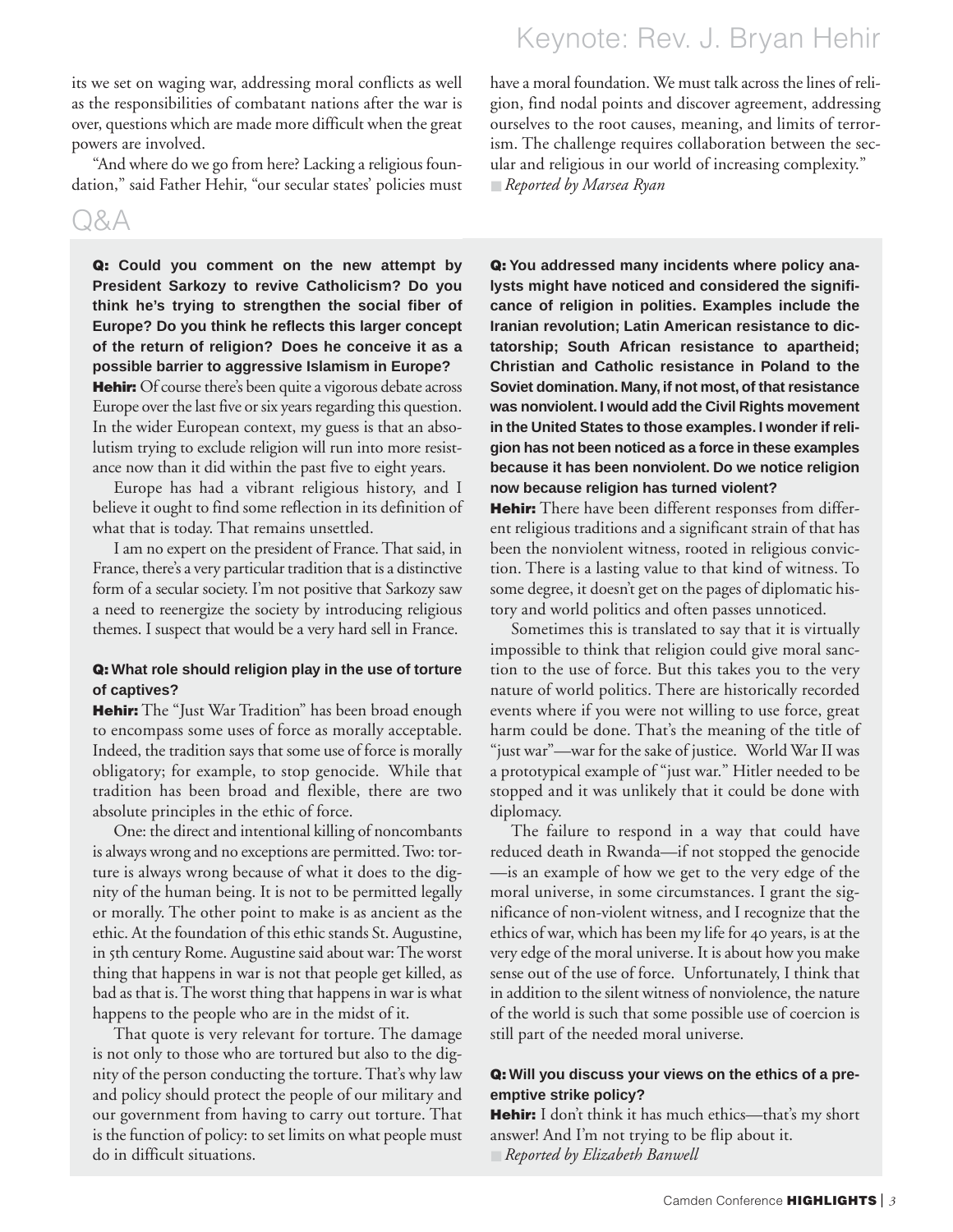

# A Look Back at Religious Influences on American Foreign Relations

## **Is a return to exceptionalism in our future?**

**Andrew Preston**

This year's Camden Conference saw religion and world politics viewed through many lenses. Andrew Preston focused on how religion shaped the foreign relations of the United States, from its earliest days until the present. his year's Camden Conference saw religion and world politics viewed through many lenses. Andrew Preston focused on how religion shaped the foreign relations of Preston combined his knowledge of the history of United States foreign relations with his current study of the intersection between religion and politics and how they have influenced American war and diplomacy. In his presentation Preston showed how religion played a role in the formation of the United States and was central in the ideas and activism that shaped the early country, and continues to shape it today.

He referred to five grand themes that have contributed to our American brand of foreign affairs:

- exceptionalism
- the promotion of democracy
- the separation of church and state
- religious liberty
- international organizations.

Preston stated that the Puritans, a deeply religious lot, brought their ideas of exceptionalism to the new world. They really did think they were different than, even better than everyone else, and they wanted to find a place for themselves where they could escape the "taint" of the unexceptional rest of the world. Their "errand into the wilderness" was their effort to find the best way to live on earth.

This feeling of exceptionalism continued in the United States through the era of westward expansion. Preston noted that the history of this time should be thought of as a period of U.S. foreign expansion, and not just part of our domestic history. The U.S. fought wars with the French, Spanish, British, Mexicans and, yes, the Native American nations to increase its land holdings and spread democracy. Manifest Destiny proclaimed, "Our land was designed to be the home of the free. It's man's nature to be free."

The late 19th and early 20th centuries ushered in a very religious era, one that saw the use of missionaries to spread word of democracy and freedom as well as the word of God.

They felt, not unlike George Bush of today, that survival of liberty depends on liberty in other lands, that physical and ideological security (our values) were inseparable. Both needed protection.

**"It was not until immigration brought a greater diversity of faiths to U.S. shores that the concept of religious liberty began to soften, to change from one that favored one religion over all others to one that invited people to worship as they saw fit."**

Religious liberty was at the heart of American nation building and central to American foreign policy. But it had to be the right kind of religion. Catholics were a menace, beholden to the Pope in Rome. The French-Indian war, the Mexican-American War, the war in the Philippines—all could be thought of as Catholic problems. The English Protestant religious ethic was still what was wanted in the New World. It was not until immigration brought a greater diversity of faiths to U.S. shores that the concept of religious liberty began to soften, to change from one that favored one religion over all others to one that invited people to worship as they saw fit. This broader definition of religious freedom took on new meaning as the cold war and the spread of communism filtered

■ **Andrew Preston** teaches History as a Fellow of Clare College, Cambridge University in England and is also a Fellow at the Cold War Studies Center of the London School of Economics. He has taught at the University of Victoria and at Yale University where he was twice an Olin Fellow. He published *The War Council: McGeorge Bundy, the NSC,* and Vietnam in 2006 (Harvard University Press) and coedited *Nixon in the World: American Foreign Relations, 1969-*1977, which will soon be issued by Oxford University Press.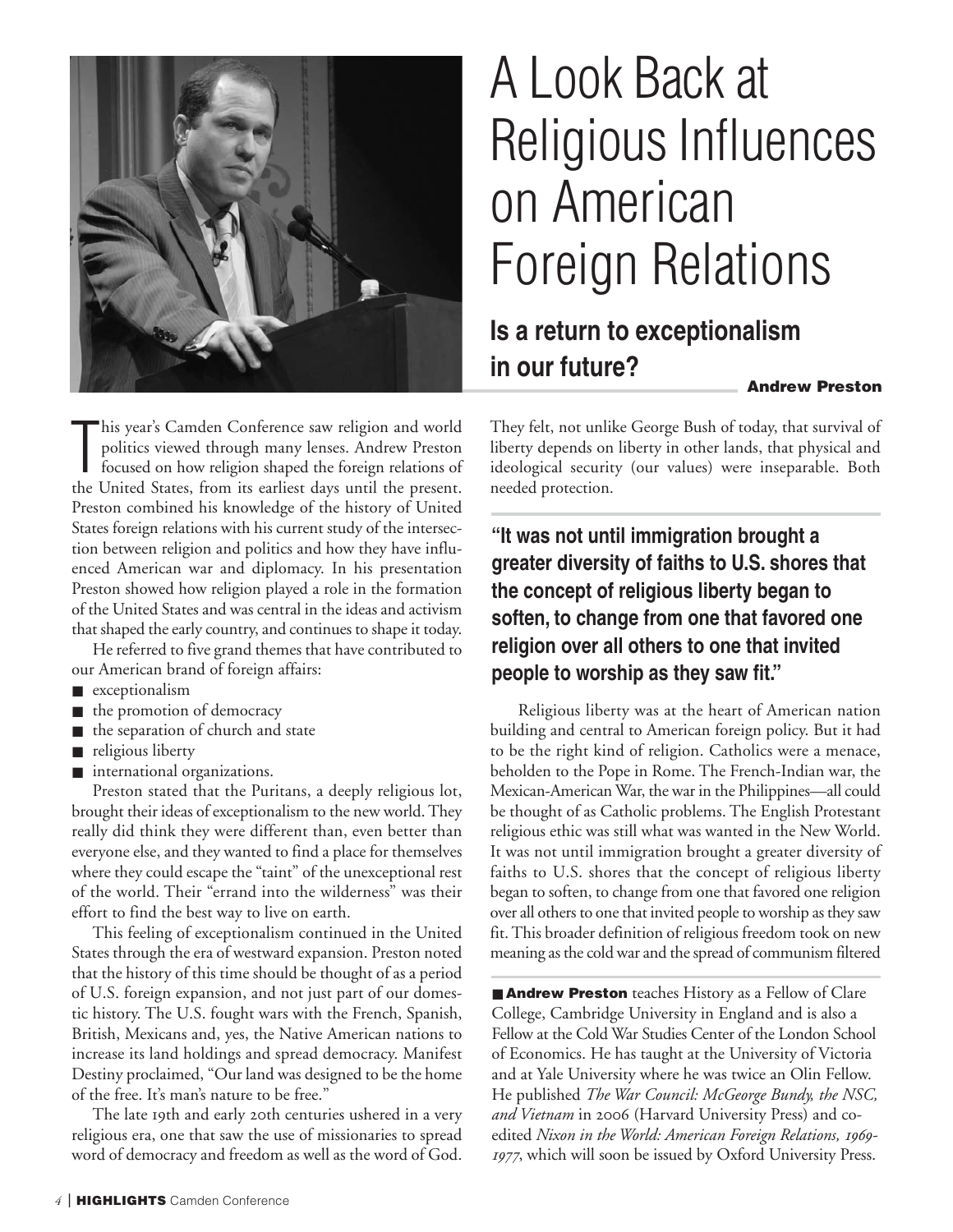Andrew Preston

into the U.S. consciousness: communists were atheists, godless people seeking to eradicate God on earth. This was the inverse of U.S. thought, which was why the threat seemed so dire.

This Communist inversion of all things American led to a new, unified U.S. foreign policy, one of anti-communism. It created a new Judeo-Christian era, a believer vs. non-believer era. In 1948, President Harry Truman asked the country to unite against a common enemy, the Soviet Union. Truman felt that the core of the Soviet threat lay in its violation of the separation of church and state. This fact would, in turn, energize the U.S. to develop an interventionist foreign policy.

It was during this period, Preston indicates, that mainstream Protestantism began to take a back seat to the steadily growing religious right. In the 1960's President Nixon and Henry Kissinger began to work with the Communists, ushering in the era of détente, which was unthinkable to the religious right. Nixon pursued stability. The religious right wanted justice and voted for deeply religious Jimmy Carter, only to find him interested in détente as well. It was left to Ronald Reagan to embrace the anti-communist cause.



■ **R. Scott Appleby** is Professor of History and Director of the Kroc Institute for International Peace Studies at Notre Dame University. From 1988 to 1993 Appleby was co-director of the Fundamentalism Project at the American Academy of Arts and Sciences. He previously chaired the Religious Studies department at St. Xavier College in Chicago. His writings include: *The Ambivalence of the Sacred: Religion, Violence and Reconciliation* (2000); editor of *Spokesmen for the Despised: Fundamentalist Leaders of the Middle East* (1997); co-editor of the five volumes issued by the Fundamentalism Project; and co-editor of *Being Right: Conservative Catholics in America* (1995).

During this period the United Nations became less popular in the United States. The U.N., very popular with the mainline ecumenical movement, became very unpopular with fundamentalists, who valued identity and nationalistic pride. They felt that pacifism and compromise were dangerous, allowing people like Hitler, the Nazis and the Japanese to flourish. The religious right did not recognize Israel. They felt that their literal Bible could not be compromised, not at all like the diplomatic world.

Preston ended his remarks by pointing out that religious activism is once again strong in U.S. foreign policy. He cited the motto of the National Association of Evangelicals, "Cooperation Without Compromise" as an example of how skewed some U.S. foreign relationships have become: not any old kind of democracy will do (i.e. Hamas), but just the right kind of democracy is necessary. It sounds more and more like the United States of earlier days, when very specific religious doctrine was thought to be necessary to make the new nation work for its leaders. They may again be calling it exceptionalism. ■ *Reported by Gail O'Donnell*

# Fundamentalism in Recent U.S. Foreign Policy

**We are seeing what happens when religious objectives converge with the policy interests of other powerful forces.**

#### **R. Scott Appleby**

**P** rofessor R. Scott Appleby opened his talk by stating that the religious right has drawn a great deal of criticism over the past 30 years, much of it deserved, some of it hyperbolic and unfair. "This interest group," he rofessor R. Scott Appleby opened his talk by stating that the religious right has drawn a great deal of criticism over the past 30 years, much of it deserved, some of it hypersuccessful in shaping public opinion and making deep inroads into the Republican Party that many secular or religious-liberal Americans fear, detest and scorn the religious right. They feel that the influence the religious right exercises over American policy "is disproportionately large compared to the variety of cultural heritages and political opinions of most Americans."

As background, Appleby described what he sees as two competing "religio-moral" strains in the American character. One is the 350-year-old cultural and religious tradition of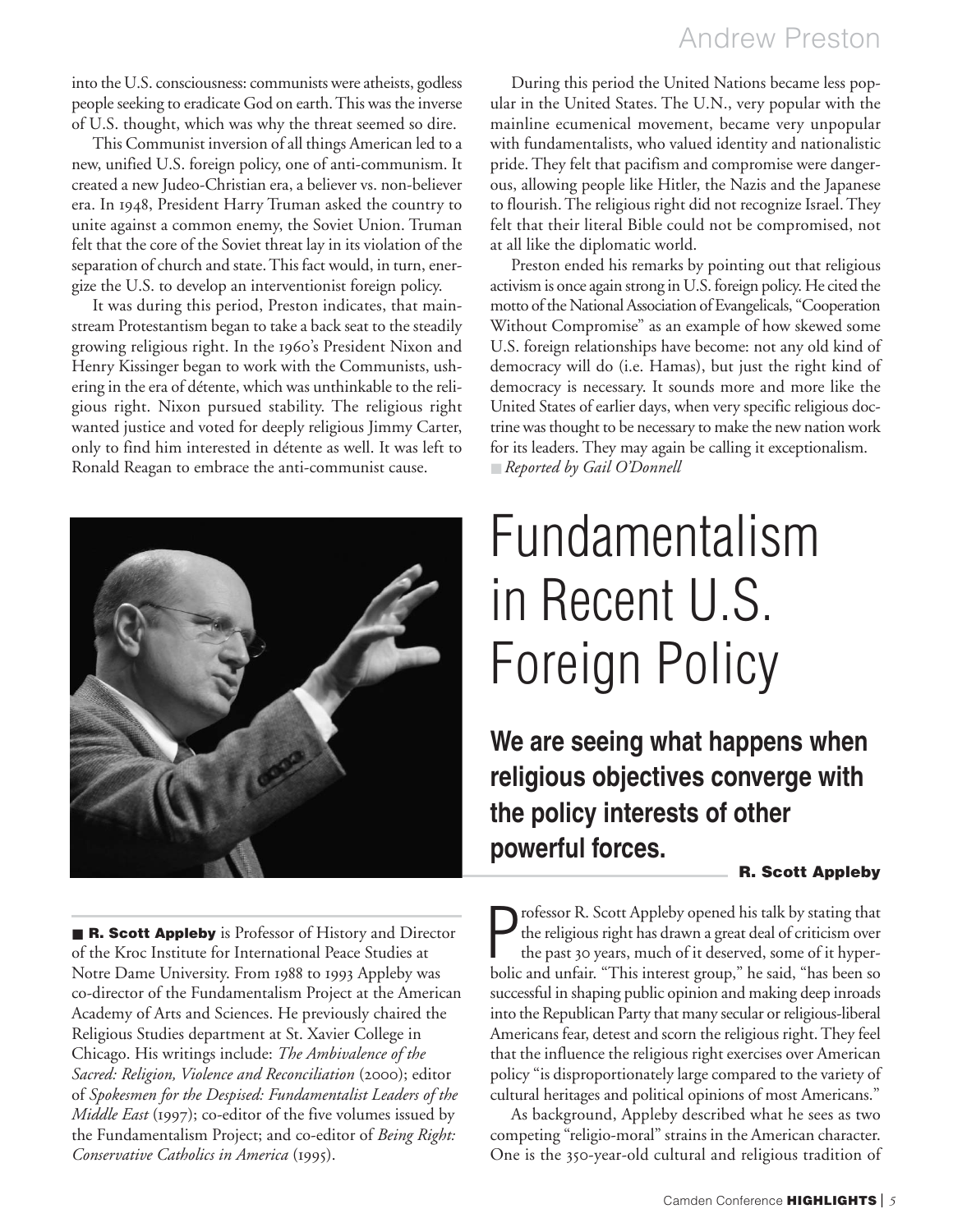## R. Scott Appleby

moral reform and the "perennial dynamics of sin," originally known as Puritanism, which has waxed and waned in influence ever since. A balancing tradition is the prophetic Social Gospel, which represents a "robust commitment to the collective life, given expression in social movements, labor unions, churches and synagogues, and other voluntary associations of civil society." These two strains have always shaped public policy debates, laws, and the size and purposes of government. The perennial question is, "Is sin the result of personal moral failure, or is it an inevitable product of unjust, oppressive social institutions?" The "apostles of character" or "neo-Puritans" portray social ills as the direct result of moral turpitude and irresponsibility on the part of individuals. The Social Gospel types want the state to outlaw "sinful" social practices such as racial discrimination.

Both these camps have expected the state to act on their behalf, and both have had successes. "Each episode of moral outrage led to prohibition of the suspect behavior, followed by the growth of regulating agencies that stayed in place long after the original moral fervor abated." A contemporary example is the Department of Homeland Security.

Appleby explored three major subject areas in his talk. The first dealt with the question of how, in general, does American religion interact with and sometimes significantly influence the direction of U.S .policy? He sees two ways that happens. The first is that religion has always been a determining factor in the formation of American culture. "Religious ideas such as a chosen nation, a shining city on the hill ... not to mention President Bush's sense that Providence has called him to the presidency for a specific moral purpose, help make plausible political ideas such as the conviction that a defining element of U.S. foreign policy should be to make the world, or at least the Middle East, safe for democracy."

### **"The 'apostles of character' or 'neo-Puritans' portray social ills as the direct result of moral turpitude and irresponsibility on the part of individuals.The Social Gospel types want the state to outlaw 'sinful' social practices such as racial discrimination."**

Another way religion influences foreign policy is directly, "in the reduction of religion to ideology." Appleby sees the influence of the religious right on foreign policy as a result of a confluence of interests. These certainly include religious concerns, but when their objectives are aligned with the policy interests of another powerful force such as the oil lobby, their influence is stronger. "The best known example of that confluence," he said, "is the concern of Christian evangelicals, especially the subset of fundamentalists, over the fate of the Holy Land, which has dovetailed conveniently with U.S. strategic and economic interests in the Middle East."

Appleby cautions that "it is far from clear that the Israel lobby, the oil companies, and the religious right set out to collude with each other or whether they separately or together manipulate the government like a marionette. But when their interests conveniently coincide, they can form a critical mass and influence decision-makers—especially when decision-makers, and the 'Great Decider' himself, are susceptible to the Puritan tradition of apocalyptic imagination and religious-nationalist discourse."

Religion can also stand as an independent variable, lending "a fierce absolutism" to secular politics and policies. The "fundamentalist imagination" then can project the state of Israel "into the realm of cosmic war, and cast as a pivotal player in the divine drama of Good vs. Evil."

Appleby's second topic is that "there are signs that after a quarter century of cultural prominence and religio-political dominance the Puritan tradition is again waning in influence," as it had in the run-up to the Civil War, at the turn of the zoth century, and in the postwar period leading up to the 1960s. Another waning sign "is the failure of the religious right to identify, support and sustain a viable presidential candidate." Appleby sees a fragmentation of the evangelical political community, or at least a greater visibility of its internal diversity. An example of this is the increasing prominence of evangelical leaders who avoid demonizing opponents and who "encourage ecumenical, inter-religious and religious-secular collaborations against poverty, environment degradation, excessive corporate privilege, torture, and the like."

Yet another reason for the decline in the Puritan influence is the "shifting political landscape," which itself is determined by many factors (economic, social, cultural, as well as religious). Appleby sees Barack Obama as "attempting to channel the spirit of the prophetic Social Gospel tradition that enlivened the civil rights movement led by Dr. King."

Another reason is the "partial secularization" of the new Puritans, after their entry into the economic and cultural and political mainstream. "This is what happened to the religious right when it ... won a place at the table, as Ralph Reed crowed after conservative evangelicals helped the GOP sweep the 1994 midterm elections. The shenanigans of the religious right during the current Bush administration may be seen as its final flare-out, its last glorious, compromised run."

Appleby's third topic was a review of "the enduring consequences ... of the triumph of fundamentalist-like religious politics over other religious competitors for influence" on some of the key foreign policy tenets during the post  $9/11$ years. He noted the presence of some constructive religious or religiously literate people in the Bush administration over the years, particularly the "stunning" sensitivity to culture and religion and diversity demonstrated by USAID under the leadership of Andrew Natsios.

In balance, however, Appleby believes there was a pernicious convergence of secular fundamentalist and religious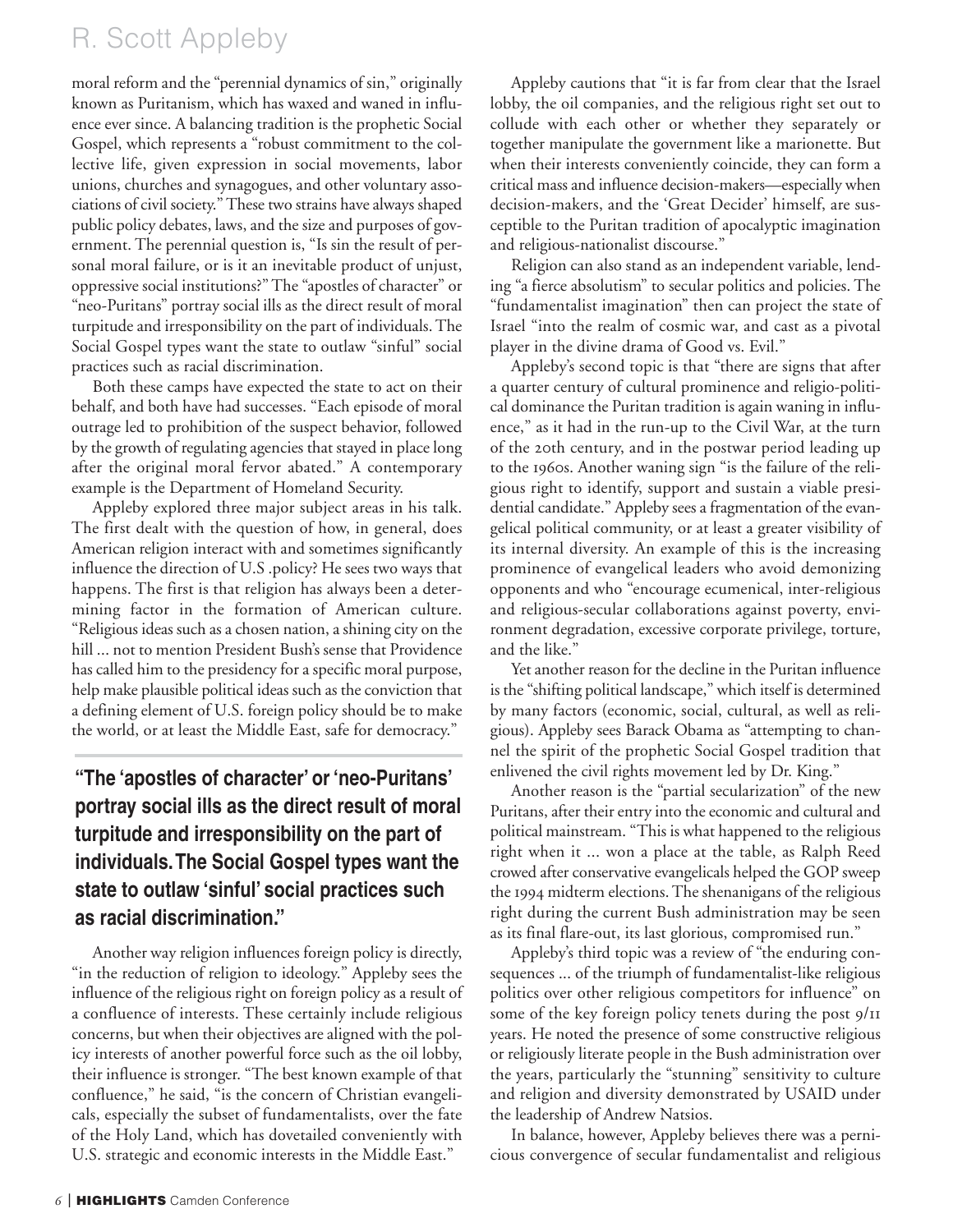fundamentalist mentalities in the Cheney and Bush wings of the White House." The worst effect of this "lay primarily in the way in which it led us to depict the enemy ... To inflate the enemy's power and reach ... To homogenize a major, internally plural and politically diverse world religion. We applied a Christian fundamentalist lens and saw an Islamic fundamentalist world. Both visions are reductive." Appleby concluded, "Perhaps it is time for a return to the prophetic, time to do something about 'sinful social structures' that make the outlandish Al Qaeda rhetoric plausible." ■ *Reported by Lucia S. Hatch*

**Q:Why haven't we seen a more coherent response to the religious right from religious liberals?** Appleby: It's easier to mobilize when one's focus is narrow. Look at Karl Rove's interest in winning only percent. Furthermore, religious liberals are more ecumenical, collaborative and broad-based, and less equipped for hard-edged combat. Also, there has arisen an orthodoxy on the left (exemplified by its uncompromising stand on abortion rights) that has led to a polarization that has hurt religious liberals.

# The Influence of Religion in American Diplomacy and Development Policies

**The case for engaging local religious traditions and leaders in implementing economic development and health reforms.**

#### **Andrew Natsios**

on't ask people to violate their religious traditions," Andrew Natsios told the Camden Conference. "In order for economic development and health initiatives in developing countries to be effective," he said, "it is crucial to engage local religious traditions and leaders in their implementation. Such initiatives must be promoted and delivered in ways that are consistent with the local culture and beliefs. We have to engage at the level of their own value system."

In his presentation, Natsios drew upon his many years of Foreign Service to focus on operations—the on-the-ground level of U.S. foreign policy rather than academic considerations. "The real world frequently defies abstractions," he said, "so that pragmatic considerations usually guide development work. That pragmatism must require taking into account local religious values." He presented case studies in Macedonia, Nigeria, India, and Ethiopia to make his point.

According to Natsios, the role of religion in international development has been encouraged by the Bush Administration. "This is a change from the way things had been for many years," he said. "Foreign Service had been a secular institution because of the separation of church and state so that



even deeply religious people working in U.S. programs were not comfortable discussing their beliefs." As a devout Christian, Natsios experienced that restriction himself. "Now it's easier to talk about," he said. Natsios takes issue with the idea that international development officials working for the U.S. government should be required to ignore their own religious faith while engaging in their work. "Many people are doing this work because of their deeply held religious beliefs." He believes that the worldwide focus on human rights in recent years, what he calls "our present golden age," actually

■ **Andrew Natsios** is currently Distinguished Professor of the Practice of Diplomacy and Advisor on International Development at the Walsh School of Foreign Service at Georgetown. Previously, he was Administrator of the U.S. Agency for International Development under the Bush Administration, including management of reconstruction programs in Afghanistan, Iraq, and Sudan. Natsios has written numerous articles on foreign policy and two books: *U.S. Foreign Policy and the Four Horsemen of the Apocalypse* (1997) and *The Great North Korean Famine* (2001).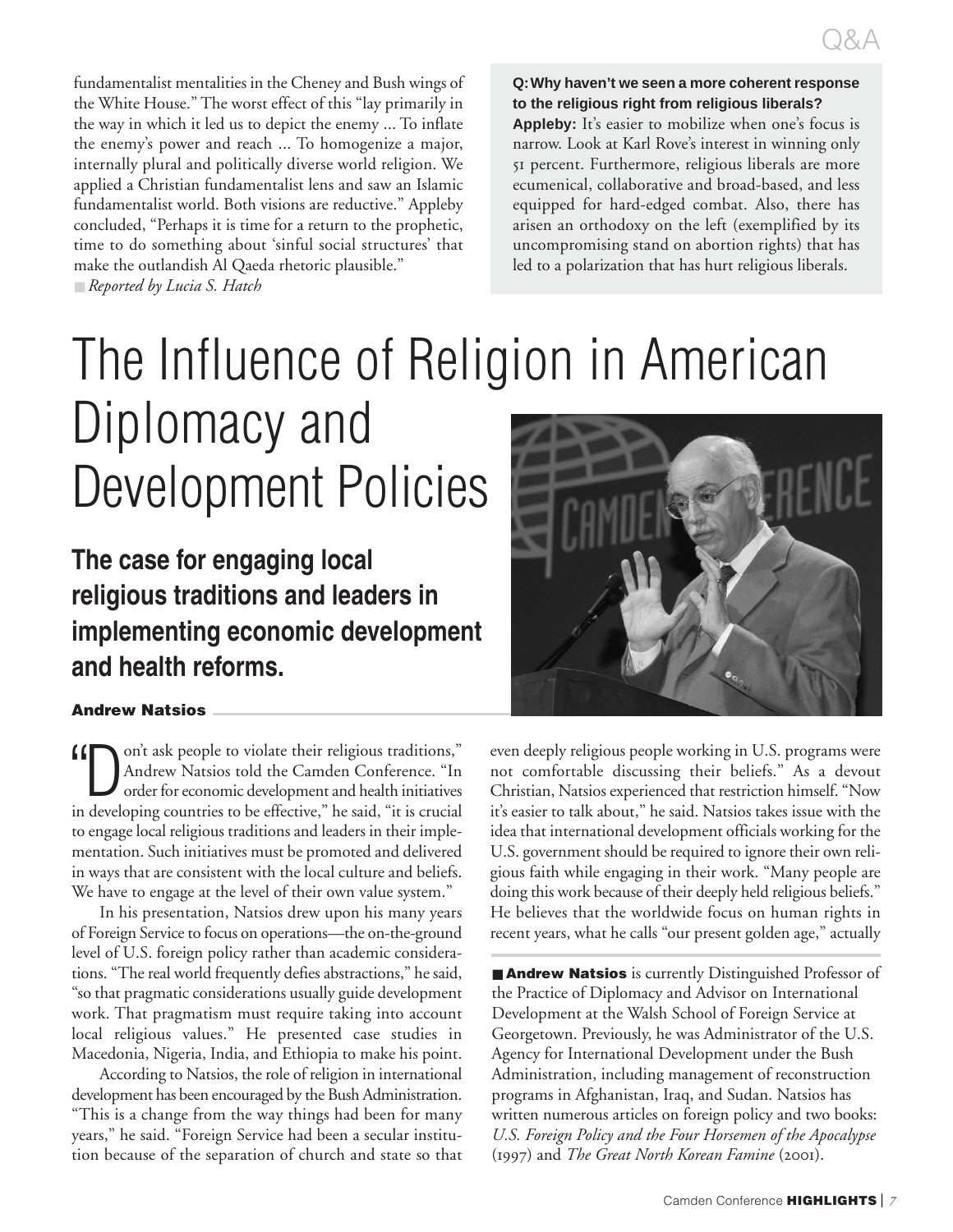## Andrew Natsios

springs from the world's great religious traditions.

As an example of the influence of the Bush Administration's beliefs on foreign development, Natsois cited the United States' "ABC" program (Abstinence, Be Faithful, Condoms) in Africa designed to reduce sexually transmitted diseases. The program has been criticized as being ineffective for emphasizing abstinence while not providing adequate information on the use of condoms in disease prevention, a criticism that Natsios views as unfair. He argued that it has been successful by supporting local religious teachings on sexuality while simultaneously distributing condoms appropriately.

Natsios also wanted to take issue with some of the previous Conference speakers who criticized the Bush Administration's relationship with Islam. "President Bush has gone out of his way not to demonize Islam," he said. "The President has repeatedly said that Islam is a religion of peace."

**"In Third World countries, we cannot deal with development or political situations without accounting for the religious faith of that country. If an impoverished woman believes her child is sick because she offended the river gods, such a belief must be accounted for as aid workers try to change her behavior in order to help her child."**

"In Third World countries, we cannot deal with development or political situations without accounting for the religious faith of that country," he said. "If an impoverished woman believes her child is sick because she offended the river gods, such a belief must be accounted for as aid workers try to change her behavior in order to help her child."

Natsios cited a campaign to provide polio immunizations for Nigerian children as an example of a program that failed because it didn't take into account local religious concerns. Polio was nearly eliminated worldwide, according to Natsios, present in only a few remaining provinces. As foreign development officials were encouraging parents to have their children inoculated, "it was disgusting what happened," Natsios said. A rumor was circulated by political extremists that the immunizations were actually sterilizing the children. As a result, parents did not participate, and polio has re-emerged, spreading worldwide as a significant problem. "We made a mistake. We should have engaged local Islamic leaders," he said.

After that experience, a different approach was taken in India. Muslim doctors and the Shira council were engaged in the process to approve the vaccinations and to build support within the community. After reviewing the scientific literature, religious leaders in fact issued a Fatwa proclaiming that refusal to immunize one's children would be a violation of the Koran; the polio eradication program there was subsequently deemed a success with robust participation. A similar process was then begun in Indonesia.

In Ethiopia, the support of Eastern Orthodox clergy and Muslim Imams was enlisted for an HIV/AIDs education program. The disease was spreading there as in much of Africa despite efforts to contain the problem. Natsios's program put together a unified approach by visiting the villages countrywide in the company of the Eastern Orthodox Patriarch and local Imams.

In the early years of the 21st century, the Republic of Macedonia was on the verge of a civil war seemingly based on religious differences between the 25 percent of the population that was Muslim Albanians and the rest of the country. To circumvent the problem, Natsios approached the U.S. Ambassador at the time with an idea to bring together leaders from the Islamic, Jewish, Methodist, and Christian Orthodox communities for a meeting. The Ambassador was skeptical, saying, "We've never done anything like this before."

Although there were some tense moments among participants when the meeting was held, they were able to conduct subsequent meetings that resulted in a reconciliation statement that avoided confrontation. What Natsios describes as one "sad aspect of the process" was that the Imam could only agree if the document wasn't translated into Albanian because he feared for his life. Natsios blames this on "nationalism that had nothing to do with the teachings of Islam."

Natsios then went on to discuss the situation in Darfur and the Sudan, which, at the time of the Conference in mid-February, Natsios feared was on the edge of eruption once again. (He was proven correct a week later.) Based on his own 18 years of experience in the region, Natsios attributed some of the continuing problems on what he called "international advocacy groups with their own agendas about which side in the conflict is wrong and which is right." He said that there is a tendency in the West to politicize the issue by making it black and white and thereby limiting U.S. diplomacy. "The reality," Natsios said, "is that it is mostly gray."

"Our focus on good guys and bad guys prevents the United States from acting," he said. "The need for justice and the need for peace in Darfur are not the same thing." Trying to combine peace and justice doesn't solve the problem, he argued. "What is more important to the people in the refugee camps—peace or justice?" he asked. "They want peace so they can go home." The Sudanese government itself "needs to feel safe before it can sign the peace agreement." Feeling safe for government officials means not being afraid they will be tried as war criminals. Natsios attributed the work of churches, mosques, and synagogues as having made significant contributions in solving the problems there.

One of Natsios's comments about Darfur may be a good summary of the Conference in general when he said, "What we advocate for here in the United States has consequences elsewhere—sometimes unintended."

■ *Reported by Linda Buckmaster*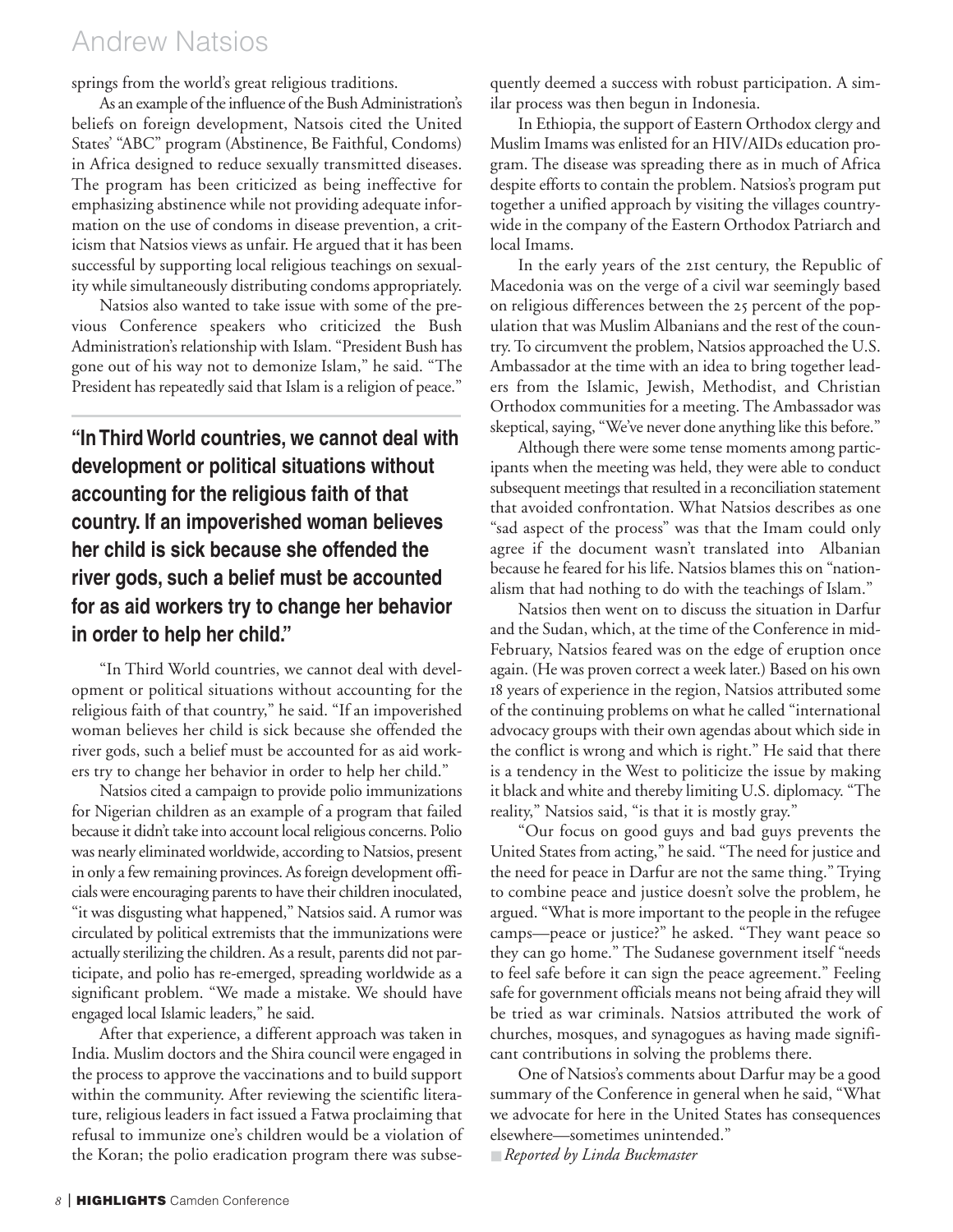# The Role of Religious Identities in the Israeli-Palestinian Conflict

**Players include but are not limited to Hamas, Saudi Arabia, Fatah, American Jews and Muslims, messianic Christians, and the U.S. government.**

#### **Ambassador Phillip C. Wilcox Jr.**

A mbassador Wilcox introdu<br>
conflict as a one that m<br>
the Christians stirring the pot." mbassador Wilcox introduced the Israeli-Palestinian conflict as a one that many people believe is "an intractable holy war between Jews and Muslims with

Yet Zionism, the creation of Israel, and the ensuing clash with the Palestinians, who lost their homeland, did not grow out of religious conflict between Jews and Muslims. Zionism began as a secular nationalist movement led by an Austrian

journalist, Theodore Herzl. The Zionist quest for a Jewish homeland was a reaction to centuries of Western, Christian anti-Semitism. Herzl was a secular humanist and although he believed that a Jewish state was necessary to liberate Jews from persistent anti-Semitism, he envisioned a secular community and regarded Judaism as an anachronism that would fade away in the

new Jewish state. Herzl did not grasp that creating a Jewish state in Palestine would lead to conflict with the Palestinians.

Herzl died young, but David Ben-Gurion and Chaim Weizman, who were also secular Zionists, persuaded the British to back a Jewish homeland in Palestine with the Balfour Declaration in 1917, and to sponsor a Zionist colony under a British mandate after World War I. Although the Zionist experiment attracted significant Jewish immigration in its early years, it was the Nazi era and the Holocaust that prompted a flood of new immigrants in the 1930's and 40's and generated international sympathy for the creation of the Jewish state. When Israel declared its independence in  $1948$ , after the British withdrew, the western world embraced the new state, notwithstanding the bitter opposition of the Arabs who saw Israel as another manifestation of European colonialism.

At first, Jewish rabbis opposed Zionism as blasphemy in the belief that only God could determine when the Jews would return to their ancient homeland. On the eve of Israel's independence, a group of powerful rabbis had threatened to lobby

**"The Zionist quest for a Jewish homeland was a reaction to centuries of Western, Christian anti-Semitism."**



against Israel at the United Nations unless Ben-Gurion agreed to give them an official monopoly over religious practice. Ben-Gurion surrendered, granting the rabbis legal control over religious education, worship, and dietary and family law.

In the 50's and 60's, Israeli life and politics remained largely secular. But the Orthodox rabbis, using their favored position and government subsidies, became part of the system and expanded their religious parties, which had become

> a crucial swing block in the Knesset. Although Israel remained largely secular, the rabbis were gaining momentum.

> Israel's 1967 conquest of the West Bank, Gaza and East Jerusalem—lands which were controlled by the ancient Jewish kingdoms—transformed Israel's political and religious life. A group of radical Jews, inspired by a heretical doctrine that Jews

were obliged to conquer these territories and thereby hasten the coming of the Messiah, put their beliefs into action. They formed a small but determined cadre with the help of the Israeli military, which wanted the land for security reasons,

■ **Ambassador Philip C. Wilcox Jr.** (ret.) is President of the Foundation for Middle East Peace, a Washington, D.C.-based foundation devoted to fostering peace between Israelis and Palestinians. During his thirty-one years of service for the Department of State Wilcox held many posts including Deputy Director of UN Political Affairs, Director of Regional Affairs for Middle East and South Asia, Director for Israel and Arab-Israel Affairs, Deputy Assistant Secretary of State for Middle Eastern Affairs, Principal Deputy Assistant Secretary of State for Intelligence and Research, and Ambassador at Large for Counter Terrorism. His overseas posts included Laos, Indonesia, and Bangladesh with a last assignment as Chief of Mission and U.S. Consul General in Jerusalem.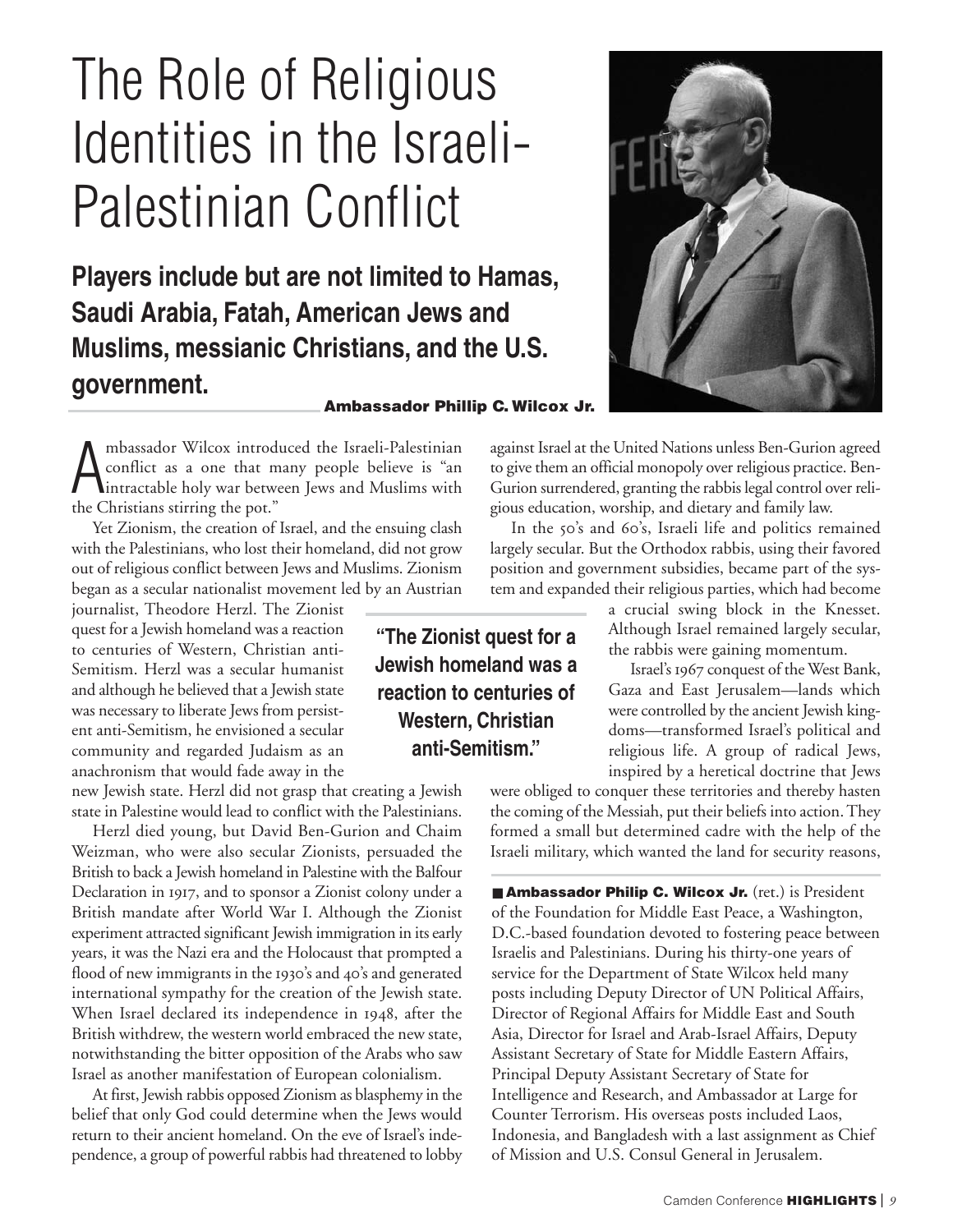## Ambassador Phillip C. Wilcox Jr.

and began settling these territories with Jews. This Greater Israel project requiring the dispossession and subordination of Palestinians, could not be justified by the need for a Jewish refuge in 1948 after the Holocaust. It was also a radical departure from traditional Jewish principles of justice, peace-seeking, and respect for the rights of others.

Ben-Gurion, who had retired from politics, warned prophetically that occupation and settlement of the territories conquered in 1967 would corrupt Israel, alienate other nations, and provoke violent rebellion by the Palestinians and more wars with the Arabs. But since the majority of Israelis were secular and the orthodox monopolized religious teaching and worship, there was no competing religious voice in Israel to challenge the new policy of occupation and settlement on the basis of mainstream Jewish values. Messianic settlers, many of them religious fanatics, supported by the army, sought a new Jewish Kingdom in the occupied territories. Thus, extremist religion, justifying Israeli territorial expansion and repression of the Palestinians, has become a powerful new element in the conflict, threatening Herzl's dream of a liberal secular state based on modern Jewish values and culture.

Polls show consistently that most Israelis realize that settlements and peace with the Palestinians and the Arab world are incompatible. Yet Israel's parliamentary system has been unresponsive to moderate public opinion because its structure favors religious and right-wing parties that oppose the emergence of a viable Palestinian state and a Palestinian capital in East Jerusalem.

Religious extremism has also become a growing factor in Palestinian politics. Yasser Arafat, the Palestinian Liberation Organization, and the Fatah movement dominated Palestinian politics for decades, vowing to destroy Israel and recover the homeland lost in the 1948 Arab-Israeli War. While Arafat and the PLO occasionally used Islamic symbols, the Fatah movement was predominantly secular. Their enemy was Zionism, not Judaism. In 1988, after a long evolution toward pragmatism, Arafat and the PLO agreed to accept Israel and a twostate solution, setting the stage for the Madrid peace conference in 1991 and the Oslo peace talks launched in 1993.

Hamas, the Palestinian Islamic party, first began to challenge Arafat's Fatah when it emerged in 1987. A mirror image of the Israeli religious right wing, Hamas rejected compromise and vowed to recover all of Palestine for Allah. Hamas gained momentum as the Oslo peace process languished in the 1990's as a result of the misgovernment and corruption of Arafat's quasi government. Hamas first turned to terrorism after an Israeli settler killed 29 Palestinian worshippers at the Tomb of Abraham in Hebron in 1994. Prime Minister Yitzhak Rabin, who favored territorial compromise with the Palestinians, was murdered by a fanatic Jewish settler in 1995.

The Oslo peace process collapsed in 2000, amidst rising mutual violence that led to the second *intifada*. Hamas unleashed a new wave of suicide bombings that killed almost 1000 Israelis and harsh retaliation by Israeli forces took over

3000 Palestinian lives. In 2005, as a result of Arafat's weak governance, the corruption of his Palestinian Authority, and their failure to win Israeli concessions, Hamas won the parliamentary elections. During the campaign, Hamas did not stress a religions agenda, and its victory was more a result of protest than public support for an Islamist government. Although the U.S. had supported the elections, it rejected the result based on its view of Hamas as a terrorist organization and not as a substantial element of Palestinian politics with whom Israel and the U.S. would have to reckon.

The U.S., in collaboration with its European allies, boycotted the new Hamas Government and terminated all aid to Palestine. After Saudi Arabia worked to broker the national unity government of Fatah and Hamas, the U.S. worked to undermine it, providing arms and money to fuel the unrest. Following growing violence between Fatah and Hamas militias in Gaza, Hamas soundly defeated the Fatah forces and took full

### **"There is strong evidence that the majority of Israelis and Palestinians and Americans seek a two-state peace that will enable Israelis and Palestinians to escape from decades of conflict and a bleak future."**

control of Gaza. Hamas leaders in Gaza have not called for a Sharia society, recognizing that Palestinians are predominantly secular. At this stage, the Hamas vs. Fatah conflict is more a struggle for power than a religious and ideological battle. Hamas is divided between religious extremists and pragmatists, and its senior leaders have hinted broadly that it is prepared to negotiate and accept a two-state peace if Israel will reciprocate. Nevertheless, extremist Islam is likely to grow in Palestinian society and politics, favoring Hamas and more right wing Islamic groups, if there is no hope for a genuine two-state peace.

The policies of the United States toward the Israeli-Palestinian conflict have also been influenced by religion. America's cultural identity as "Judeo-Christian" has been a factor in creating a political alliance with Israel that has slighted Palestinian equities and discouraged even-handed American mediation. American policy has also been affected by strong, well organized support from American Jewish groups for Israel. While only a few American Jews support the messianic "greater Israel" goals of the settlement movement, Israel is important to the identity of many American Jews. For some, it has become a kind of "secular religion" whose policies must not be challenged or criticized. Many other American Jews, while loyal Zionists, worry about the corrupting impact of Israel's settlement and occupation policies on Jewish values and seek strong American diplomatic leadership to resolve the conflict. Adding to this complex mix, there is a strong, politically active movement of American messianic Christians who applaud Israel's occupation and settlement of Palestinian lands which they believe will bring the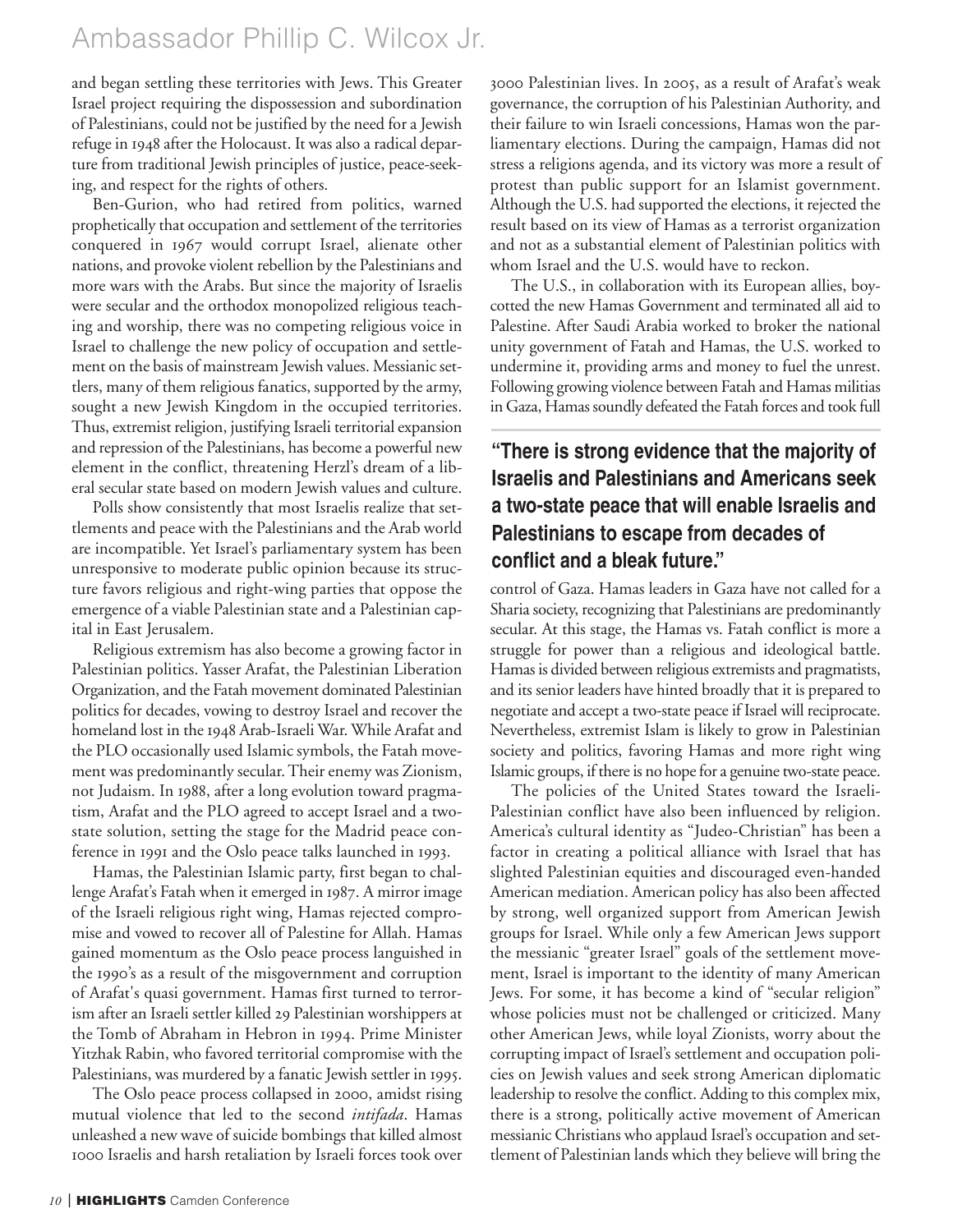## Ambassador Phillip C. Wilcox Jr.

second coming of Christ. There are also mainstream Christian groups in this country who support a two-state peace and a shared Jerusalem and who are especially concerned about the plight of Palestinian Christians living under occupation.

There is strong evidence that the majority of Israelis, Palestinians, and Americans seek a two-state peace that will enable Israelis and Palestinians to escape from decades of conflict and a bleak future. Fortunately, various Jewish, Christian Palestinian-American, and Muslim American groups are mobilizing to persuade the U.S. government to become more active and even handed. In their advocacy and educational work, these groups sometimes draw on the deepest teachings of the Old Testament, New Testament, and the Koran—that we are all God's children and that we are called to make peace and to treat others as we would have them treat us. ■ *Reported by Mary Anne Driscoll*

### Q&A

**Q: Can you comment on the writing of the Israeli historian Ilan Pappe about ethnic cleansing of Palestinians? Wilcox:** Ilan Pappe is one of several Israeli revisionist historians who have challenged the previous patriotic historic narrative that blamed all on the Arabs and claimed that Israelis always sought peace. It is true that Zionist forces drove out  $750,000$  Arabs in 1948, and that the Israeli governments are still seeking to control the Palestinians in the occupied territories. There have been rights and wrongs on both sides. The events of 1948 that led to Israel's creation were based on profound historical forces, and it is futile to argue that they can or should be reversed. Israel's current occupation of Palestinian territories seized in 1967 is another matter. This can and must be resolved in order to create peace via two states.

#### **Q: Since it will be difficult to evacuate 270,000 settlers, how plausible is a two-state solution?**

**Wilcox:** I don't believe in geographic determinism. The current adventure is a catastrophe for everyone. Many settlers were motivated by attractive housing, amenities, and subsidies, not for religious zeal. Buying them out would be good solution. At present, settlements breed constant violence and suffering. They block the legitimate aspirations of a very large Palestinian community that wants to live in freedom and dignity. And they corrupt the ideal of a Jewish democratic state living at peace with the world.

**Q: Research shows that American media coverage favors Israel by a factor of 4 or 5 to 1.Can you comment? Wilcox:** It is not just the media. There is a deep religious, cultural and emotional strain in America that creates a strong bond with Israel. Governments of Israel have played on this affinity, and the Holocaust generated a sense of moral debt to Israel. The Palestinians have not



*Conference moderator Graham Phaup and Ambassador Wilcox*

been successful in telling their story in America, and we have little history or experience with the Arab world. Indeed, there is still a strain of Islamophobia in this country. So the Israelis have huge advantages. The Palestinians have used terrorism to gain attention, as have other beleaguered people, including the Jews, who turned to terrorism when the British cut off Jewish immigration in the 1940s. But terrorism arouses fear and anger in the United States and is indefensible in any case. But it happens unless underlying conflicts that prompt it are resolved.

#### **Q: The United Nations has been trying to find solutions. What should the United States role be at this time?**

**Wilcox:**The US has the leading, indispensable role because of our power and influence, our relationship with Israel and previous efforts at peacemaking. We are fated to take the lead, and I think we can. I do not accept that the President of the United States is paralyzed and held hostage by a Jewish lobby and is unable to protect American national security interests involved in this conflict. If a U.S. president had the wisdom and will to take a strong leadership initiative for peace, I believe American Jews, Christians and Muslims would rally to this. So would Israelis and Palestinians, including, ultimately, their governments.

#### **Q: Israelis and Palestinians have much in common such as hard work, business acumen. Can they work together as independent states?**

**Wilcox:** Of course. They have much to unite them. Until recently, the Palestinians had the highest percentage of Ph.D.s in the Arab world, and the Israelis are a highly educated people. Both are industrious and entrepreneurially inclined. If the political and territorial issues were resolved, there could be great synergy between the two societies. ■ *Reported by Mary Ann Driscoll*

Camden Conference **HIGHLIGHTS** | *<sup>11</sup>*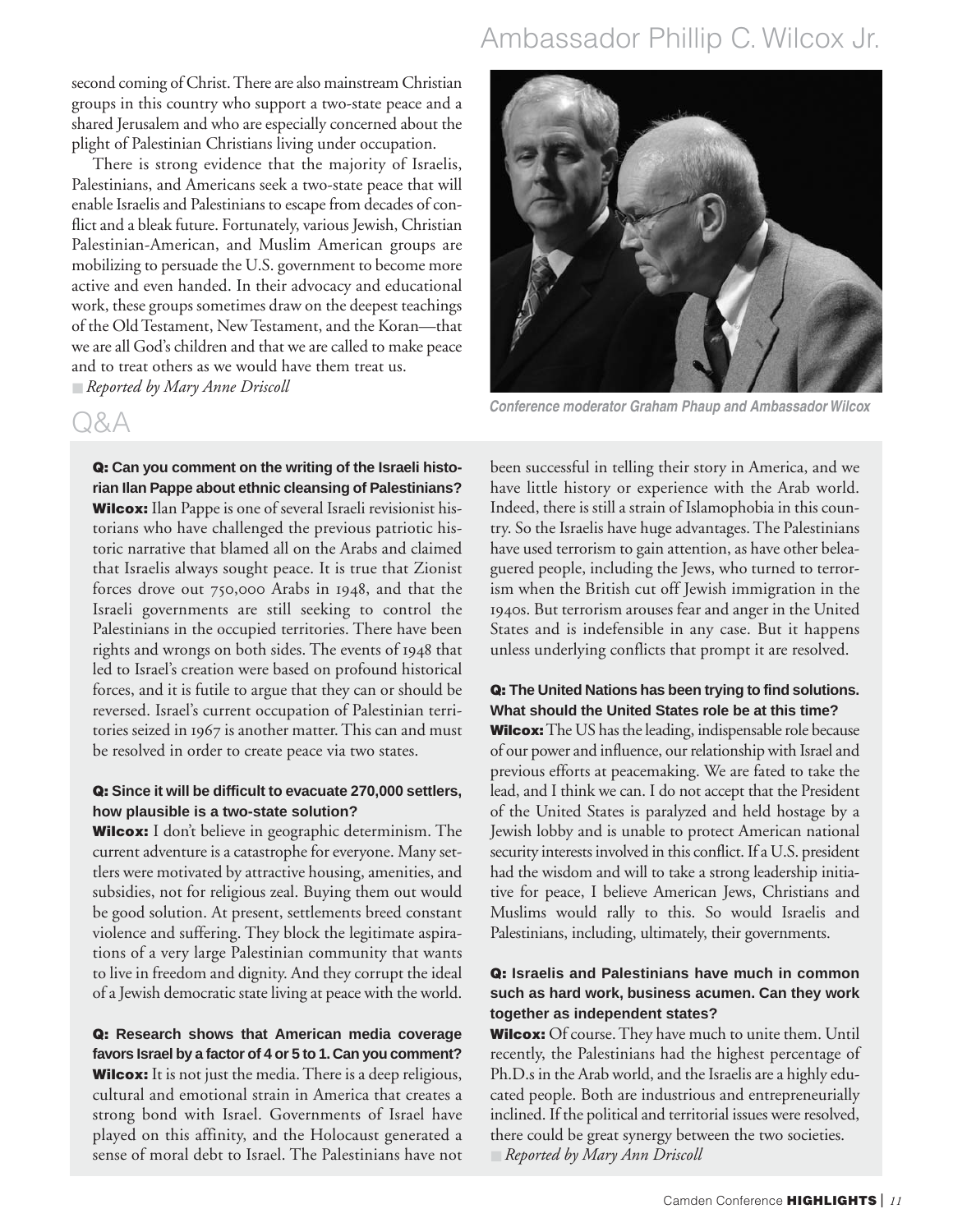

#### R end al-Rahim Francke takes objection to the word "clash" as too harsh to explain what is happening across the Muslim world. She sees it is a contest of power and politics rather than theology.

The Muslim *umma* [totality] diverged immediately after the death of the Prophet Muhammad in 632 A.D. over the issue of succession. A large and influential group of the Prophet's companions decided that the successor should be among a number of his companions whom they identified. A smaller group felt that the proper inheritor should be Imam Ali, Muhammad's cousin and son-in-law, and then Ali's descendants through his wife. This dissenting group became known as the Shia and the political divergence began at that moment.

This schism intensified in 680 A.D. when Husayn, the third Imam and grandson of the Prophet, again contested the leadership of the Muslim community, this time against the caliph Yazid, the Umayyad caliph. Husayn was brutally killed along with his family and followers finalizing the rift. At its heart the schism was political, although over decades and centuries, the Shia and Sunni developed theological differences, including doctrine and schools of jurisprudence. For most of Muslim history the Sunnis ruled and led the Muslim world. The Shia remained the minority, only about 15 percent of Muslims, and have always lived under Sunni rule, with periodic aberrations and Shia revolts, and occasionally a short-lived Shia state.

Shia doctrine is, in fact, somewhat anti-state because it believes that all political leadership is illegitimate until the return of the messiah, the 12th Imam, casting from the beginning a shadow of doubt of legitimacy on Sunni rule. The schism was broken in 1501 when the first Safavid Shah, Isma'il, came to power in Iran and declared Iran a Shia state and coerced his people to adopt Shi'ism even though the majority is Sunni. Iran remained the only Shia state until today.

The Sunni regard the Shia as unorthodox, subversive, religiously dubious. Their allegiance is even suspect since they look to Iran for protection and sustenance. Until modern times they were tolerated, particularly during the Ottoman Empire,

# The Clash Between Sunni and Shia in the Middle East

## **Arabism v. Islamism also adds to the contest.**

#### **Rend al-Rahim Francke**

but as a religious minority without political rights and outside the public domain. Occasionally they were persecuted and hunted down and rarely did they participate in state affairs.

In the 20th century, the period of independence in the Muslim world, and creation of the modern Muslim state, some countries that had substantial Shia minorities or indeed majorities—Iraq, Lebanon, Kuwait—began to take Shia into the body politic on a selective basis. Nevertheless, the state remained firmly Sunni and the leaders were wary of giving the Shia any leverage on the political process; they remained a political and economic underclass with their curtailed access to state resources. In Iraq, Lebanon, Bahrain, and Saudi Arabia, with sizeable Shia communities, the pockets of poverty are higher among the Shia.

The issue of Shia disenfranchisement and Sunni suspicion of the Shia world-view created distinct identities. The Sunni identity became that of the dominant class, the natural rulers; the Shia identity was that of the underdog: excluded, occasionally the persecuted, and the poor. The issue of identity has been the defining element in their relationship. There was a Shia awakening mid-century, around the 1950's, early 1960's, particularly in Iraq, where there arose a group of Shia clerics who wrote a great deal about Shia politics, philosophy and economics. An intellectual revival and modernization of Shi'ism arose which tried to transform the Shia identity from

■ **Rend al-Rahim Francke**, Executive Director of the Iraq Foundation in Washington, D.C. was born to a Shia family in Iraq and educated in Lebanon, at the Sorbonne in France, and at Cambridge University in Great Britain. Rend became an American citizen in 1987. In 1991 she established the Iraq Foundation in Washington, D.C. to lobby for democracy, human rights, and regime change in Iraq. In 2003 Rend was appointed Ambassador to the United States on behalf of the new government in Iraq. She co-authored with Graham Fuller *The Arab Shia—The Forgotten Muslims* (2000) and currently serves as a fellow at the United States Institute of Peace.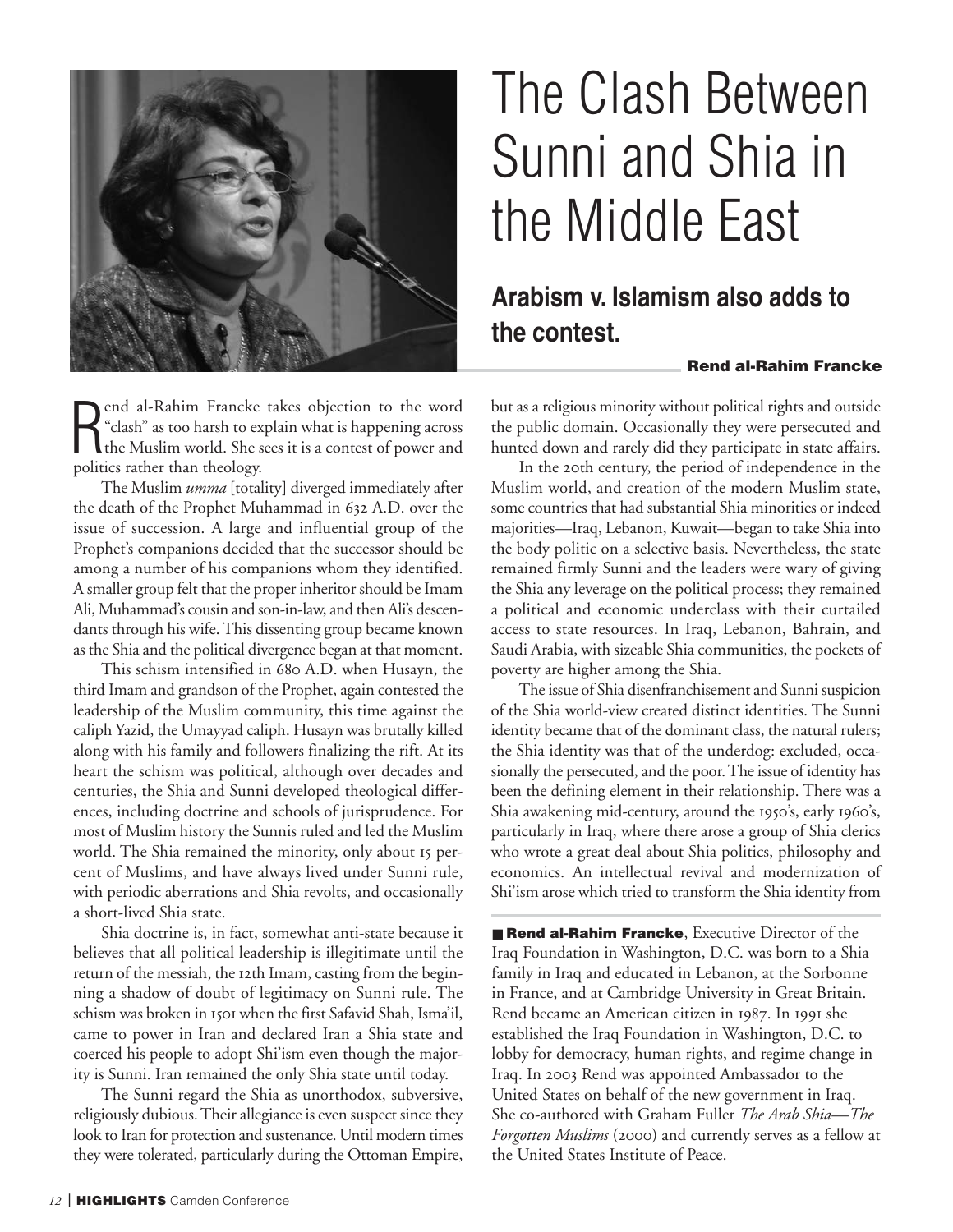### Rend Al-Rahim Francke

the under trodden to a self-perception of people with rights and a claim on society. By the 1970's this movement had developed and was beginning to challenge the Bathist state and even to spread to Bahrain, Kuwait and Lebanon.

A number of events helped strengthen the launch of this new Shia awakening. The first was the triumph of the Islamic revolution in Iran in 1979, the rise of Khomeini and the launch of a triumphal Shi'ism, which spread across the Middle East. A second event was the panic that seized the Iraqi regime under Saddam Hussein and the subsequent expulsion of thousands of Shia from Iraq to Iran, including many clerics. The third event was the 1975 Lebanese civil war—metamorphosing with the 1982 Israeli invasion into Southern Lebanon with its Shia majority. This absolutely fixed the classic Shia identity in the Arab world as poor and exiled from the public arena of life in Lebanon. These were the communities that took the brunt of the Israeli invasion, which gave rise to Hezbollah with the encouragement and support of Iran. Today it is Hezbollah in Lebanon that is the force to reckon with.

All of these Shia movements are contesting the traditional power definition of the state in the Muslim world, certainly in the Arab world. The Shia movement is asking why, where the Shia are the majority or a strong plurality, there is still Sunni rule. Because Shia clerics in Iraq and Iran, and to some extent Lebanon, provided the intellectual underpinnings of the Shia political movement and revival, and because Khoemeni's Iran provided indispensable support, the character of political Shi'ism became fused with Shia Islamism and now when you talk about political Shi'ism, we are really talking about Islamist Shia political movements. Whether Hezbollah in Lebanon, or the Supreme Council in Iraq, it is an Islamist. The political elements and Islamist are fused in these Shia movements; the Shia are not only challenging the Sunni on their entitlement to the power of the state but also the Sunni interpretation of Islam.

Political Shi'ism has taken different shapes in different countries and the Sunni response to the distinct challenges in each State has been different. In Iraq for example, in the last four decades the Shia movement has been revolutionary, a reaction to extreme Sunni domination and a determination to reverse the order. The 1991 Shia uprising in Iraq following the first Gulf War was the point of no return for the Iraqi Shia. When they returned to Iraq in 2003 they were determined never again to have Sunni domination and suppression such as they had under the Bathist regime.

In Lebanon, the Shia movement that fomented Hezbollah came to power in the name of liberating Southern Lebanon from Israeli occupation; it is a liberationist movement. In its essential construct, it remains a liberationist movement, although firmly entrenched in Lebanon and a contestant for political power. Hamas is a Sunni Islamist liberationist movement in Gaza and the Palestinian territories. The Hezbollah relationship is very strong because of the liberationist focus that unites Hamas and Hezbollah in their shared vision of what it is to be Islamist and to champion an Islamist cause.

Bahrain, with a majority Shia population, is a Sunni state. The Bahrain Shia opted to work through human rights channels, and on the whole has worked for human rights and constitutional needs. In Kuwait, the Shia, about 25 percent, is perhaps the best integrated in a Sunni-dominant country in spite of the dramatic increase in Wahhabism. The 1991 war was a catalyst for creating a Kuwaiti identity that transcended the Sunni-Shia divide. In Saudi Arabia, where the Shia are about to percent of the population but strategically located in the East Coast oil region, they have followed a human rights agenda, including rights and freedom of worship, but their situation is probably the most difficult in the region. In 2006, when Hezbaollah was fighting Israel in Southern Lebanon and was seen as the champion of the anti-Israel movement, the question was posed whether the Muslims, including ordinary Sunni, could support Hezbollah in its battle against Israel. The Saudi cleric bin Jibrin said no, because Hezbollah is an heretical movement in Islam, a pernicious influence around the world and it is not permitted to support any Shia movement anywhere in the world. His statement caused a furor in the Arab world because the Hezbollah had acquired hero status and there was strong suspicion that bin Jibrin, who was said to be close to the Saudi ruling family, was expressing their views. The problem is becoming exacerbated because the Wahhabi influence is extending during a Shia revival and giving justification to their killing.

### **"The Sunnis often perceive the Shia as being a Trojan horse for Iranian influence, particularly in Lebanon, Bahrain, and Kuwait."**

The problems arising in Iraq are a struggle between the Shia majority community, led by Islamist political groups, and a backlash from a Sunni, largely Islamist, community that is struggling over who will rule. While the Shia came to redress imbalance, they are redefining the state as Shia and creating the same conditions of fear and distrust in the Sunni community that existed before 2003 in the Shia community. This is one of the biggest dangers in Iraq and now also in Lebanon over hegemony in the political arena.

The other dimension is that of Arab identity and other identity in these two communities. The Sunnis often perceive the Shia as being a Trojan horse for Iranian influence, particularly in Lebanon, Iraq, Bahrain and Kuwait. It is true that the Shia of these countries sympathize with Iranians and receive at least moral and probably other support from Iran. The Arab states have reacted vehemently against any notion that the Shia might be close to Iran and regard them as hostile to the Arab world and Arabism. The Shia are in an awkward situation because they do not want to deny their Arab roots, but they feel alienated from their Arab context. In contrast, Sunnis emphasize the their Arab context and Arabism in the region because they are united traditionally. The Shia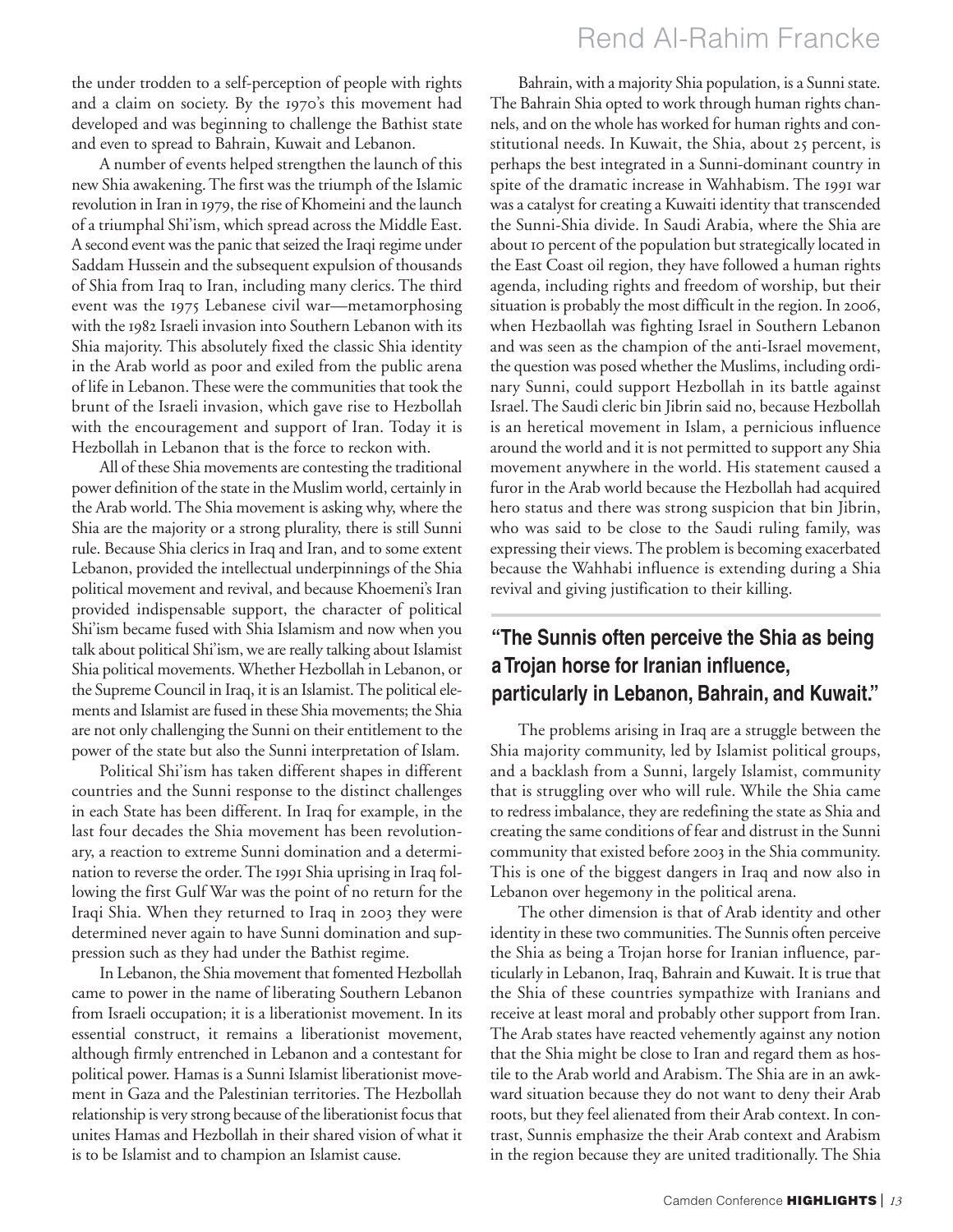## Rend Al-Rahim Francke

both in Iraq and Lebanon need the broader Sunni Arab world for their validation.

This leaves the question of whether the Arab world is all Sunni or Sunni *and* Shia? Are the Shia also Arabs or only Shia and Iraqi, Shia and Lebanese? Are the Sunnis ready to embrace

### Q&A

#### **Q: How do expatriate Muslims in the United States relate in the U.S. context and how can they or might they relate to forces in the Middle East?**

**Francke:** For the most part the Sunni and Shia communities in this country—Philadelphia, Los Angeles and Detroit—relate very comfortably. There are pockets that have a preference for Hezbollah or Hamas, but they are peaceful.

#### **Q: Are the roles of the clerics different for Sunni and Shia?**

**Francke:** Every Shia has to have a cleric to consult and listen to. Shias are obliged to follow the recommendations of the muja they have selected, although they can choose a number of muja and move from one to the other depending on whether they like the recommendation or not. Sunnis are less bound by the statements of their clerics, although the Sunni doctrine has changed with time and become somewhat similar to Shi'ism, and today there are many Sunni clerics who feel they have the right to give religious pronouncements. Today Sunni clerics give interpretations of Islam that are radical and not necessarily based on the traditional interpretations of the world that were formulated in the Middle Ages. We tend to have a free-for-all now, making the situation in the Sunni world very complicated and somewhat chaotic, more so than in the Shia field.

#### **Q: What ethnicity and religious persuasion are the Kurds? And what is the religion in Southern Lebanon, where there is a large Palestinian refugee population.Are they Sunni?**

**Francke:**The Kurds ethnically are related to the Persians and are not Arabs. Their language is closely related to Farsi. Most are Sunni with a small minority of Shia. The Kurds are famous for their Sufi religious orders.

In Southern Lebanon, the Palestinian community is in a camp called Ein el-Hilweh, one of the largest Palestinian camps in Lebanon that sits right in the Shia heartland. It is a breeding ground for Wahabism and Jihadi Muslim groups. In the summer, we had a situation in a Northern Lebanon Palestinian Nahr El-Bared Refugee Camp, where Fatah al-Islam, a militia thought to be linked to Al Qaeda, fought the Lebanese army. Ein-el-Hilweh is certainly a hotbed, but there have not yet been attacks on the army. My understanding is that there is a firewall the Shia as equal members of their communities? We are seeing today a contest with many elements—within each country and also regionally—that will go on for some time and will need to play out before there can be a mutual accommodation. ■ *Reported by Jo Anne Bander*

and the Hezbollah does not interfere with the radical Sunnis in the Palestinian camp.

#### **Q: What is the position of women under Sunni and Shia law?**

**Francke:**There are five major schools of jurisprudence in Islam, four Sunni and one universally recognized Shia school. The predominant Shia school of jurisprudence is regarded as the most equitable to women, particularly when compared to the Sunni Hanbali school, probably the most restrictive. Under Shia law, divorce laws and inheritance are more favorable.

There is also the concept in Shia law of "pleasure marriage," which is a marriage contracted for a pre-defined period. The problem with these arrangements is that many women enter into these marriages for reasons of economic need and in response to social ostracism, a situation that is happening often now due to the many widows with young children.

#### **Q: Can the Sunni and Shia people live together in a united and democratic Iraq after a U.S. withdrawal? Or is partition the most likely or desirable outcome in Iraq?**

**Francke:**The conflict in Iraq is not about Sunni or Shia religion but about who rules Iraq and how to rule Iraq, about power sharing and balancing power. The danger of the Shia majoritarian rhetoric was neither recognized nor curbed, and the Coalition Provisional Authority (CPA) came with an oversimplified idea about an Iraqi society divided by walls between Sunni, Shia and Kurd, building the myth that with their history of revenge, conflict and bloodshed, they will not talk to each other and that separation was preferred.

The Shia entitlement to power was crudely stated and reinforced by US policy, especially in the first two years, including dismantlement of the Iraqi army. Naturally, when you have a very violent action you have a violent reaction, so the Sunni reacted with terror and insurgency.

Today we are at a point where the Shia in power recognize that they cannot rule Iraq on their own, even as the majority; they will have to come to some accommodation with the Sunnis and Kurds. The big danger in Iraq is continuing to define the politics of Iraq as either Sunni politics, or Shia politics or Kurdish. The emergence of a national politics is necessary, possible, overdue and now in formation.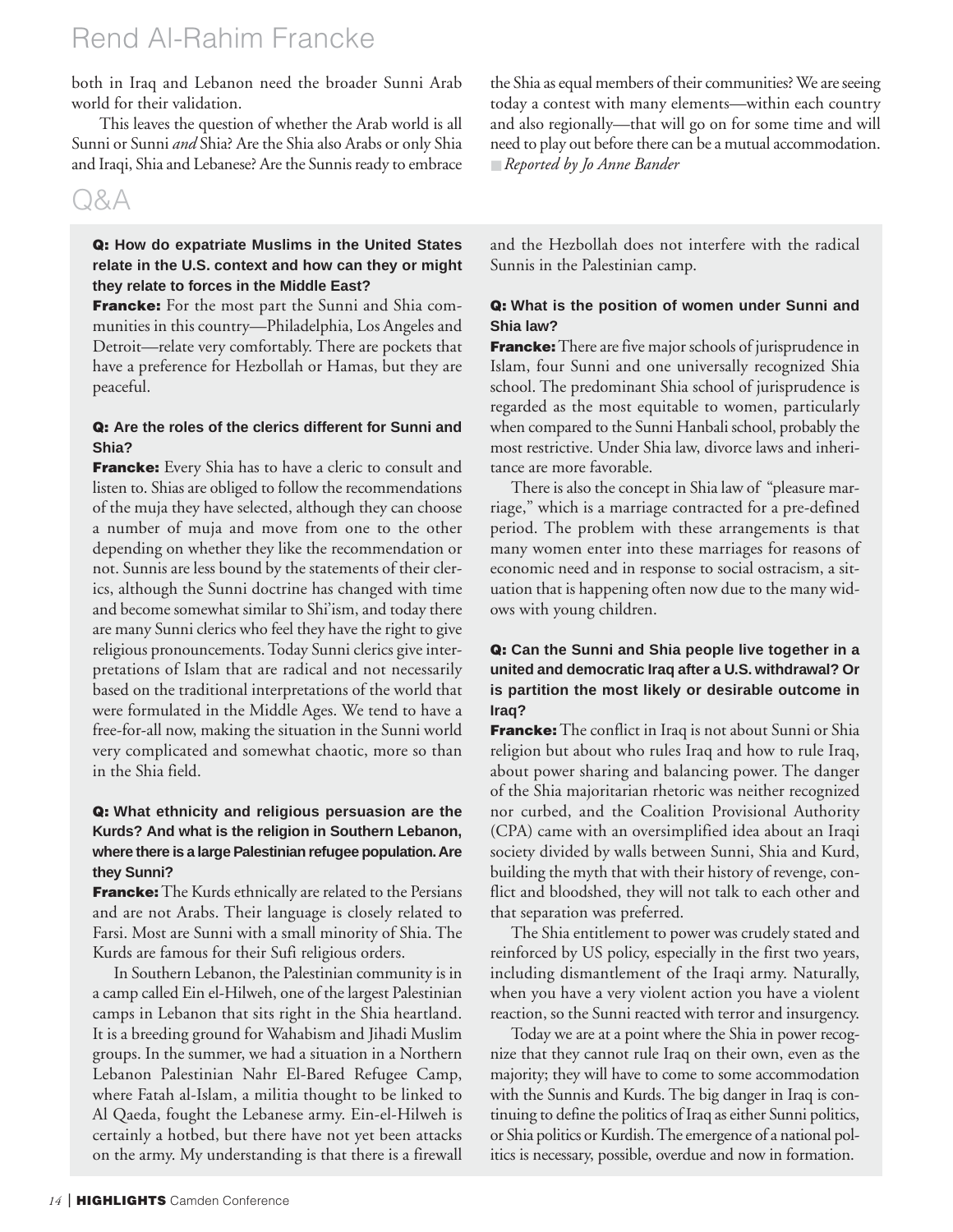# Islam and Governance: The Realities

**Drawing the line between religious freedom and good government is complex in the dynamic Muslim world.**



**Ellen Laipson**

The first thing Ellen Laipson did in her talk on "The Struggle Between Modern Governance and Resurgent Islam" was discard the word struggle. In place of this negative image, she presented a glimpse of what is actually he first thing Ellen Laipson did in her talk on "The Struggle Between Modern Governance and Resurgent Islam" was discard the word struggle. In place of this happening to "governance" in different parts of the huge and diverse Muslim world and tried to illuminate how Islam is and is not—affecting those events.

Laipson conceded that a lot of "deficits" still exist in governance in the Muslim world. "The Arabs themselves say, 'our deficits are in freedom, information and women's rights, and before we can achieve truly modern governance, there are big challenges from people who want to turn the clock back, not forward, like Bin Laden and other radicals.' But Muslim countries do have governance, and while not all of it is modern, not all of it is bad either." There are monarchies and, in Morocco and the smaller Arabian Gulf states, "modernizing monarchies." There are "old and tired military regimes" in Syria, Egypt and Libya that are not delivering all of the core requirements of governance. And there are "quasi democracies or almost fully consolidated democracies" in Turkey, Pakistan and Indonesia.

In engaging with the Arab world, the United States has focused on "democracy, reform and the freedom agenda," Laipson noted. But these concepts need to be differentiated and present some problems. "First, the strongest voice for change and the strongest articulation of the desire for change is often from political actors that use Islam as one of their defining identities or principles. Sometimes the people who want the Western model are not necessarily the people with strong political bases anymore," she explained. "We can have

Western looking and feeling electoral processes, but not necessarily Western looking results."

A second problem was expressed as a question. "Are we living in an historical moment where there's one prevailing model that is about democracy and free markets? Or are we

**"Are we living in an historical moment where there's one prevailing model that is about democracy and free markets? Or are we still in a classic period of competition between different ideologies and different political models or alternatives?"**

■ **Ellen Laipson**, President and CEO of the Henry L. Stimson Center in Washington, D.C. has 25 years of government service in such key positions as Vice Chairman of the National Intelligence Council and Special Assistant to the U.S. Permanent Representative to the United Nations. She also has served as Director for Near East and South Asian Affairs for the National Security Council; National Intelligence Officer for Near East and South Asia; and a member of the State Department's policy planning staff after being a specialist in Middle Eastern Affairs for the Congressional Research Service. Her writings include: *Iraqi Kurds and Iraq's Future* (2006), *Security Sector Reform: The Final Frontier* (2005), and *Relating to the Muslim World: Maybe Less is More* (2004).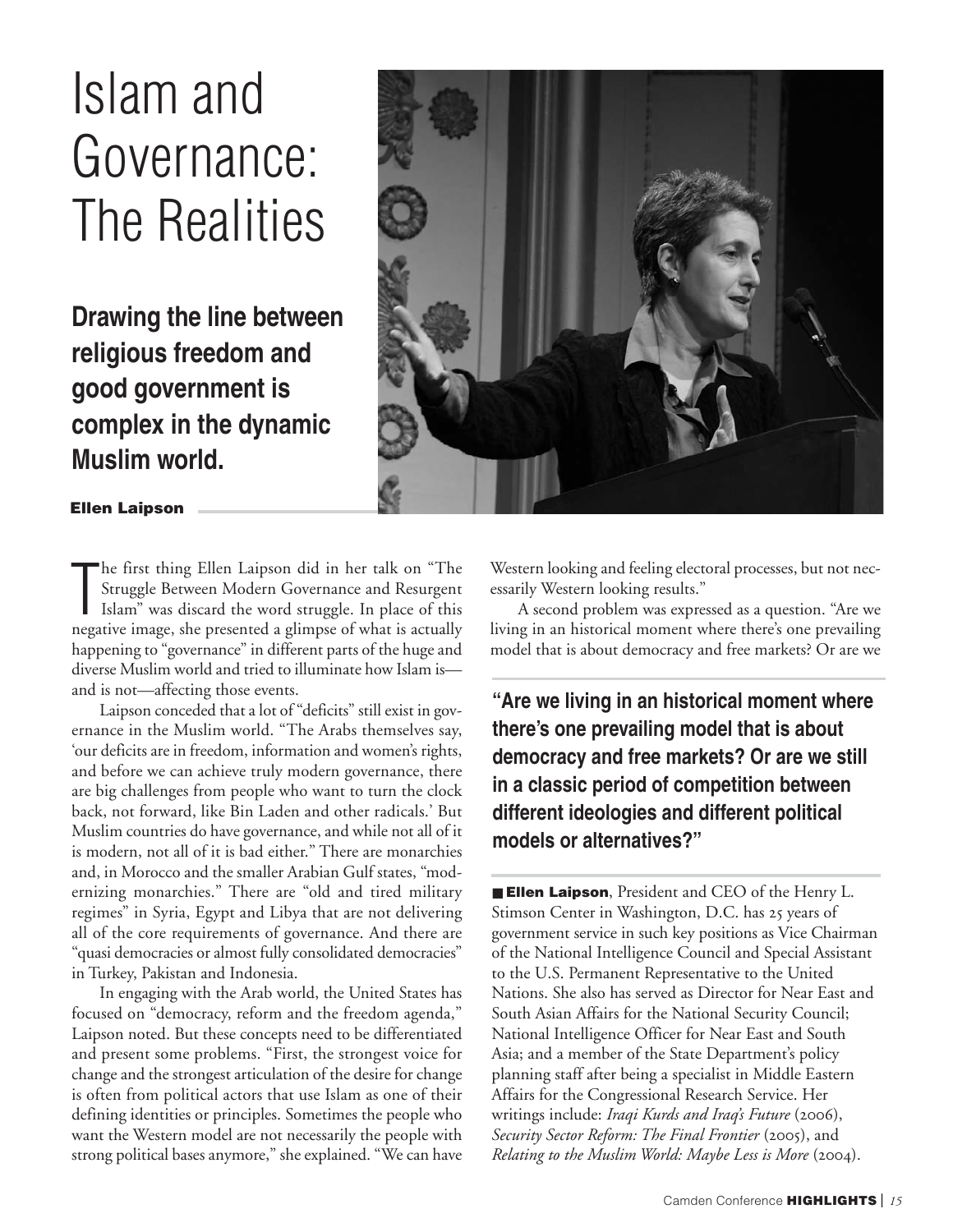## Ellen Laipson

still in a classic period of competition between different ideologies and different political models or alternatives?" Laipson later explained that many intellectuals in non-democratic countries "are asking the question, 'why democracy? We know we want a better government. We know we want a government that is more accountable to the people. But is democracy the only model out there?' Americans often think democracy is an end in and of itself. I think other societies that are transitioning from a non-democratic form of government to something where there's more citizen participation ask the question. They ask it in an open-minded way. It's not that they're hostile to democracy, but they're trying to think through, 'will we get the social justice that we want? Is this the only way?' And they look at some of the downsides of American democracy. They look at how much money we spend; the corruption, the lobbyists."

### **"Many intellectuals in non-democratic countries are asking the question,"Why democracy? We know we want a better government.We know we want a government that is more accountable to the people. But is democracy the only model out there?"**

In Muslim states, as everywhere, governance involves questions of territorial integrity and the security of the state, providing law and order and justice, distribution of natural resources and economic resources. "Islam does have a view on most of these issues. But it is rarely the key or sole determinant of national policy in most of the Muslim world," Laipson said. "Bin Laden's writings don't present a developed political concept and so don't represent a genuine threat to Muslim states that are struggling to modernize their forms of governance without experiencing revolutionary upheaval." Rather, Laipson turned to some pairings of often quite different Muslim states to illustrate how governance and Islam are actually interacting.

First were Egypt and Turkey: one an Arab country, one not; one democratic, one not. But both long governed by secular elites that reject religion as a path to modernizing society. "Egypt has evolved from a pure military dictatorship to a hybrid with contested elections and political parties, but the government still fears political Islam. Turkey is a more sophisticated and cosmopolitan democratic system where the military remains on the sidelines to intervene in case democracy is jeopardized by Islamists, but where parties that associate themselves with Islamic culture, values and virtues have been accepted as legitimate if they don't advocate total Islamization."

Next Laipson looked at Saudi Arabia and Iran: again, one Arab, one not; one Sunni, one Shia; each representing "a model of a strategic pact that was made between people who want power and people who have religion." The al-Saud family dynasty in the 1930s acquired the legitimacy needed to consolidate the modern state of Saudi Arabia by forming a strategic alliance with the conservative Wahabi religious clerics. Although those clerics retain great political influence, with wealth and corruption has come a "third pillar," groups seeking "an even more austere and pure form of religious governance in Saudi Arabia. This is in a way what Bin Laden represents." In Iran, those mobilized during the revolution by political and economic objectives formed an alliance with "very clever clerics with deep legitimacy in the society." Those clerics have created a parallel system of governance "that allows them to overrule apparently semi-democratic governing institutions."

Laipson also reviewed the situation in Indonesia, "a country of very lively, colorful and dynamic Islamic culture that is in a very exciting period of democratization." In this country of a thousand islands, decentralization has seen roughly one-quarter of the provinces adopt some form of Islamic law, although the federal government has not. "While some women activists worry about this, others say the Islamization of law has already peaked and is tapering off," Laipson said.

She concluded her talk by stressing that the interaction of governance and Islam is "a dynamic and not a static process." Some people are becoming more religious because they're dissatisfied with their government, even as governance is often changing in response to non-religious factors. She also argued that when "political space opens up in countries that are not fully democratic, Islamic parties tend to lose some of their popularity," citing Pakistan as a notable example. Finally, she described the "quietest trend in Shia Islam," in which the likes of Iraq's Grand Ayatollah Sistani and some revered Indonesian clerics want Islam to be "a source of inspiration but do not want clerics governing." They argue "in a very indigenous and authentic way that a line should be fashioned between religion and the state."

■ *Reported by Sarah Miller*

### Q&A

#### **Q: Might Western countries eventually open up space for Islamic legal practices by their own Muslim citizens?**

**Laipson:** [Earlier in her talk Laipson had described her discomfort in trying to decide where lines should be drawn between religious freedom and the need for competent, effective governance.] For me one of the red lines is honor killing. I don't want to hear a defense lawyer saying that a man killed his daughter because that's what his religion demands of him. If he kills his daughter, I want him to face the normal charges for murder ... It's that wonderful phrase, I don't want us to be so open-minded that our brains fall out.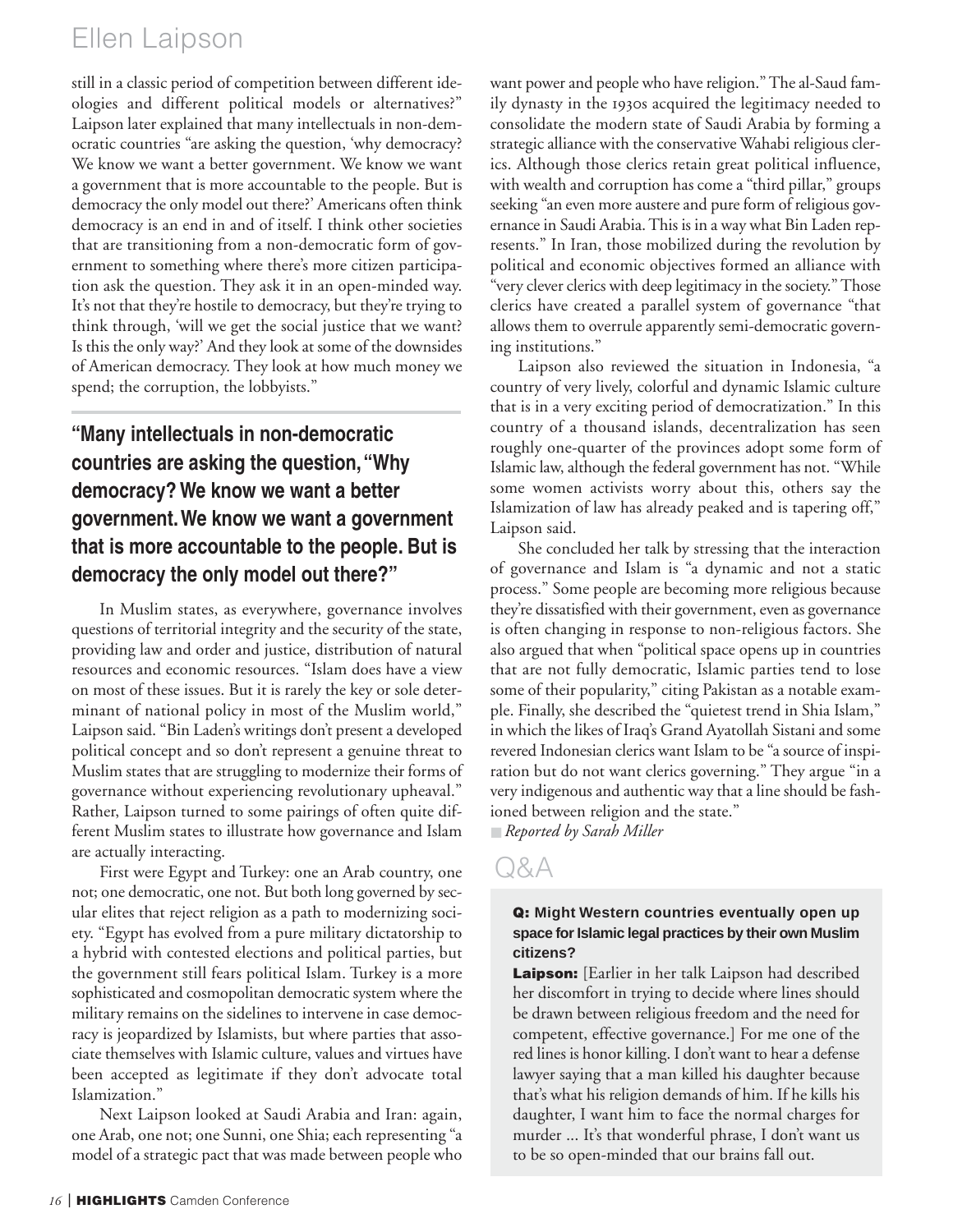# Ethical Challenges to Global Social Justice

## **Katherine Marshall The overriding goal is the dignity of the human person.**

Trawing on her three decades of experience as a senior practitioner in what she describes as the "value laden" profession of international development, Marshall opened her talk by parsing its title. "Global social justice" rawing on her three decades of experience as a senior practitioner in what she describes as the "value laden" profession of international development, Marshall opened her the critical issue for professionals in the field of development, as well as being a "central plank" for all religious traditions. This commonality of goals can be obscured both by the tendency of many development specialists to speak in technical, sector-specific language, and by the larger difficulty in defining ultimate goals—the kind of world we are working for. She noted, however, that the general reluctance on the part of development specialists to use morally charged language tends to fall by the wayside when funding appeals are being made. Marshall concluded the opening part of her presentation by citing the Archbishop of Dublin, Dermot Martin, on the overriding importance of the "dignity of the human person".

In the second portion of her presentation, Marshall identified five "dynamic changes" that have transformed development thinking and the relationship between the development professionals and religious communities over the course of her professional career, and have created a series of "conundrums". The first she described as the growing realization that development was not a linear process, and that there were no "magic bullets". The religious communities had correctly challenged the limitations of approaches to development which relied solely on technology or specific economic sectors, ignoring social networks and belief systems. On the other hand, the faith community sometimes romanticized the past, when the terrible burden of mass poverty stifled hope for change. The need today is not to discard modernity for tradition or tradition for modernity, but to navigate between the two. Complicating that task is the accelerating and disorienting pace of change. A striking illustration of this was a prediction emerging from a recent conference in Silicon Valley that the majority of jobs which will be held by today's sixteen year-olds have not yet been invented.

The second conundrum identified by Marshall was the



*Conference moderator Graham Phaup and Katherine Marshall*

collapse of previous paradigms that had dominated thinking about development for decades. Tried and true phrases like "First, Second and Third Worlds" or "North-South Divide" have lost their meaning. As an example of a new paradigm that Marshall found compelling, she cited the recent book of Paul Collier, *The Bottom Billion: Why the Poorest Counties Are Failing and What Can Be Done About It*.

A third major shift in thinking has resulted from the realization that, for the first time in human history, it is conceivable that poverty could be eliminated on a world-wide basis. The Biblical injunction, "The poor always ye have with you," has now become subject to human choice. It is no longer merely sad that women die in childbirth or that children die of malaria or lack an education, but a "scandal." To illustrate the degree of change in perspective, Marshall recalled reading serious studies early in her career which concluded that countries such as Singapore and Ireland, both of which are now flourishing, were "basket cases."

The fourth and fifth changes both stem from the above. With the dramatic changes in world poverty that have taken place, there has been a shift of focus to questions of equity,

■ Katherine Marshall, Senior Fellow at the Berkeley Center for Religion, Peace, and World Affairs as well as Visiting Professor at Georgetown University, has worked for over three decades on issues of international development with a focus on concerns for the world's poorest countries. From 1971 to 2006 Marshall served with The World Bank as a manager addressing leadership issues, conflict resolution, the role of women, and the role of values and was Counselor to the bank's president with a mandate to cover ethics, values, faith, and religious liaison in development work. She serves on boards of and as an advisor to leading non-governmental organizations, including the World Faiths Development Dialogue, the Fez Forum, and the Council on Foreign Relations.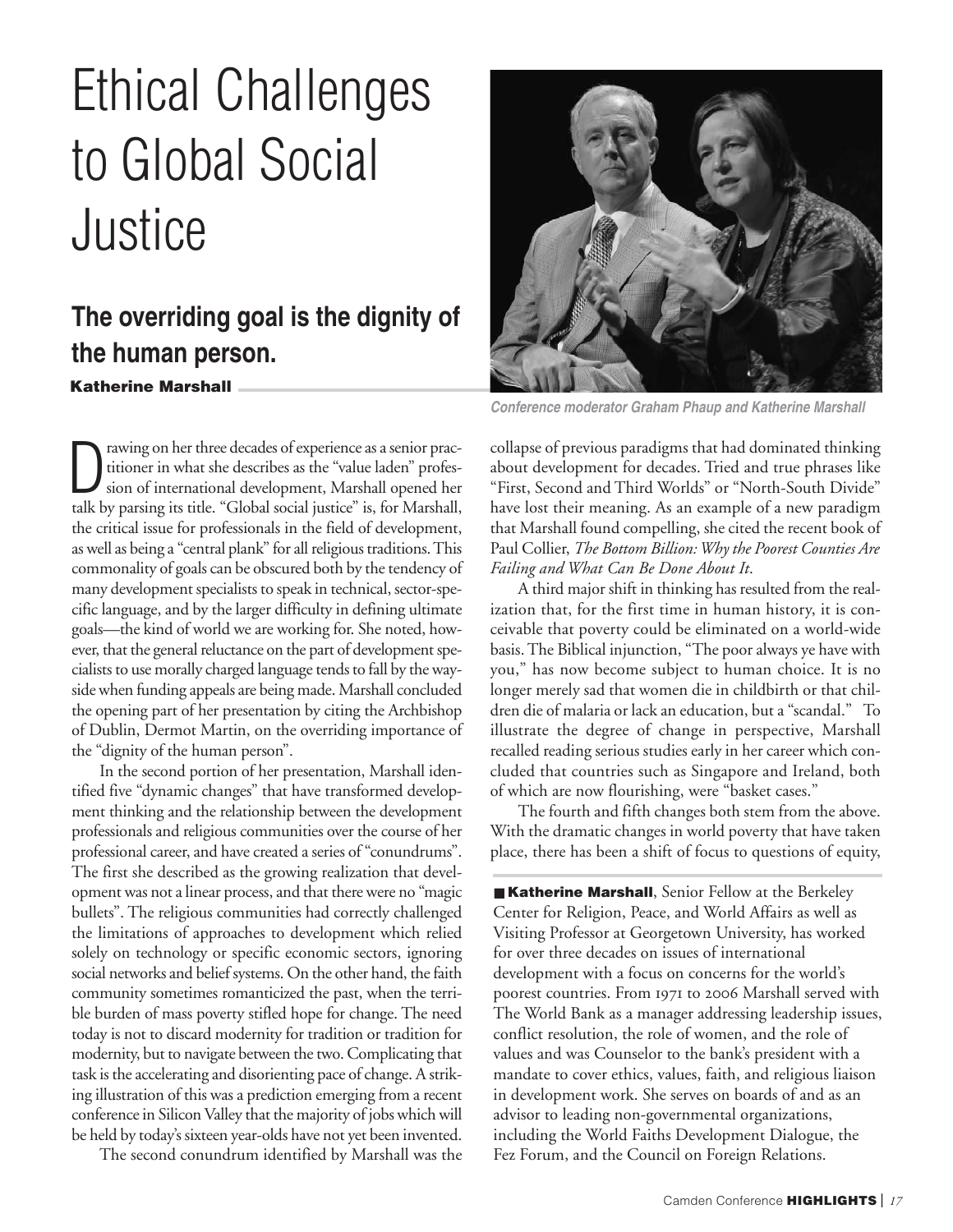## Katherine Marshall

which, Marshall emphasized, were considerably more complex intellectually and morally. In her view, the issue was one that the development community had barely come to terms with, but she felt the issue of providing quality education would become the central focus. This, in turn, leads to the final conundrum: the linkage of development and security, especially terrorism. This linkage was long resisted by security experts, who, she recalled, would often sit with "glazed expressions" at meetings when the topic of development came up. To be sure, the linkage was not a direct one in the sense of "poverty causes terrorism". Most terrorists are not poor. Rather, she contends that poverty and terrorism stem from common causes. The two

### **"... poverty and terrorism stem from common causes.The two most important are failed or**



**badly governed states which are unable to provide a sense of hope or opportunity to their citizens and a pervasive sense of injustice. "**

most important she identified as 1) failed or badly governed states which were unable to provide a sense of hope or opportunity to their citizens, and 2) a pervasive sense of injustice. The latter, in Marshall's view, is a very powerful thread that can be greatly intensified by modern technology. In her work in Morocco she sees the most squalid of tenements, housing those with no hope of a job or normal family life, equipped with satellite dishes providing access to hundreds of channels bringing some of the worst images of the excesses of our culture. This is a recipe for frustration, or worse, for anger.

Marshall opened the third segment of her presentation by noting what she describes as the "dialogue of the deaf" between the secular development community and the faith-based communities regarding the religious and ethical challenges of development. She noted that it was generally more difficult to talk across the secular/religious divide than it was for representatives of different faiths to dialogue. She illustrated her points by quoting the 19th century John Godfrey Saxe's version of an old South Asian tale of six blind men trying to describe an elephant: "So oft in theologic wars/ The disputants, I ween,/ Rail on in utter ignorance/ Of what each other mean,/ And prate about an Elephant/ Not one of them has seen."

- Some key issues identified as central challenges are:
- The complexities of dealing with the new emphasis on "equity," a word which can mean many things. Tensions between the concepts of individualism and community as well as between equal standards and the preservation of diversity are not easy to resolve;
- The growing emphasis on development assistance, as rights-based rather than rooted in the more traditional religious concept of charity, creates additional challenges for the two communities;
- New partnerships have been created across traditional boundaries. This has occurred especially in areas such as human trafficking, HIV/AIDS, and global warming.

Concluding, Marshall quoted from an article by Denis A. Goulet, "One Eyed Giants," describing the confrontation between Westerners bringing "science, but not wisdom" to traditional societies which possessed "wisdom, but not science." The need to balance material, social and spiritual dimensions is critical to successful development.

Just prior to the question period, Marshall gave several illustrations from her own in-box of how the general trends she described above manifested themselves in real-life issues. These ranged from a proposal from Catholic bishops to organize a meeting on extractive industries to an effort to organize a march against female feticide in India; from a World Council of Churches initiative on the impact of trade reforms on the rice trade and the right to food to an effort to get companies manufacturing sanitary napkins to make donations to poor women through religious organizations; and from a Dutch rabbi's effort to revitalize progress on the Earth Charter to an upcoming meeting at the National Cathedral on the role of women in international development. What all of these have in common, Marshall concluded, was that all had both secular and religious dimensions and had the potential to promote essential dialogue, partnership and cooperation between the secular and faith-based communities.

■ *Reported by Bob Rackmales*

### Q&A

#### **Q: What is the impact of capitalism on living standards?**

**Marshall:** Paraphrasing Churchill's epigram about democracy, "the worst system, except for all the others," she noted that capitalism was both a problem creator and a problem solver, and praised European economists and business schools for devoting greater attention to the social impact of capitalism, pointing out that this view was also gaining traction in the United States.

#### **Q: Aren't community programs in a country like Haiti like "spitting into the ocean"?**

**Marshall:** While helping at the community level is important, efforts need to be made to link these to higher levels, up to the national. Modern technology allows even individuals to send aid directly to those in need, such as a fisherman whose boat was destroyed in a Tsunami, but bypassing local authorities carries real risks. Waste and corruption in the assistance chain are real problems, but the answer is in "hard, slogging work." Only through coordinated efforts involving entire societies and their leaderships can a "critical mass leading to fundamental social change" be achieved.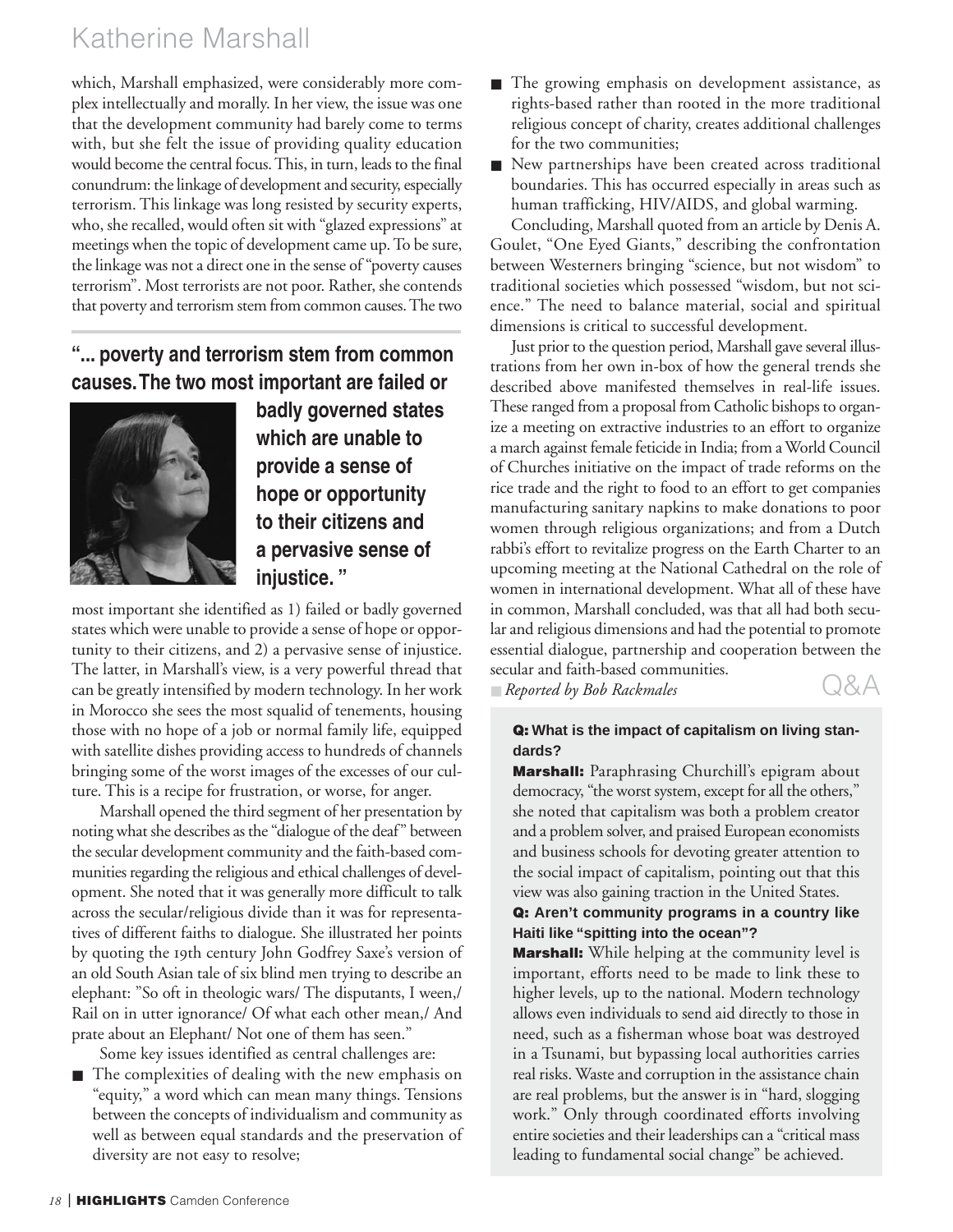

# Faith-Based Diplomacy: Bridging the Religious Divide

## **The time has come to use the role of religion positively to avoid conflict and promote reconciliation.**

#### **Douglas M. Johnston**

If I Johnston noted at the outset that for more than a<br>decade, defense planners have been wrestling with the<br>challenge of countering asymmetric threats of the sort<br>that Bin I of waves an also perhaps had an aux hade. He decade, defense planners have been wrestling with the that Bin Laden used on 9/11 to rock us back on our heels. He further opined that there "is not enough money in the U.S. Treasury to protect our country against the full range of asymmetric threats that could be brought to bear." What is needed is an "asymmetric counter" to get at "the ideas behind the guns." Unless we complement our military action with an effective strategy of cultural engagement, all we will do in the final analysis is gravitate toward a police state and expand the pool of future terrorists.

Samuel Huntington noted in his *Clash of Civilizations* that religion is the defining element of culture, and that is not good news for the US. The US government has shown it has little ability to deal with the religious imperatives of others primarily because of our own tradition of separation of church and state, a situation which does not exist in much of the Islamic world. The result is we don't understand how

■ **Douglas M. Johnston**, President and founder of the International Center for Religion and Diplomacy, led the seven year study that produced the book, *Religion—The Missing Dimension of Statecraft* (Oxford University Press, ). He earned his Ph.D. in Political Science from Harvard University where he later taught at the Kennedy School. Johnston has served as Director of Policy Planning and Management in the Office of Secretary of Defense, Deputy Assistant Secretary of the Navy and Chief Operating Officer at the Center for Strategic and International Studies. Among his books are: *Foreign Policy into the 21st Century: The U.S. Leadership Challenge* (1996) and *Faith-Based Diplomacy: Trumping Realpoliltik* (2003).

others, without this constraint, view the world. It's necessary "to put religion back in the equation."

Weapons of mass destruction and religious extremism are a particularly dangerous combination. There's a need therefore to incorporate religion into international politics, "to bridge the gap" between religion and diplomacy, and to use the role of religion positively in both avoiding conflict and promoting reconciliation.

This approach, which Mr. Johnston refers to as "faithbased diplomacy," is what The International Center for Religion and Diplomacy (ICRD) has been practicing in various trouble-spots around the world since its inception 8 years ago. To illustrate how it works in practice, he discussed several specific instances in which this new form of engagement has been brought to bear.

In Sudan, where over two million people had been killed and four million displaced in a north-south civil war pitting the Muslim majority against the Christian/Animist south, the Center began its efforts by visiting Khartoum and meeting with top government officials to get, as it were, an official imprimatur. They then brought together a high-level group of Muslim and Christian religious leaders and scholars to focus on what steps a Muslim government can take to alleviate the second-class status of non-Muslims in a sharia (Islamic law) context.

The Center actually brought a prayer group from the United States to fast and pray for the success of the deliberations while they were taking place. Their presence, coupled with other religious observances, lent a religious aura to the meetings, which proved particularly effective with the Muslims, who generally have difficulty dealing with secular constructs. The Sudanese Christians, who interestingly had initially been reluctant to participate, bared their grievances candidly but cordially.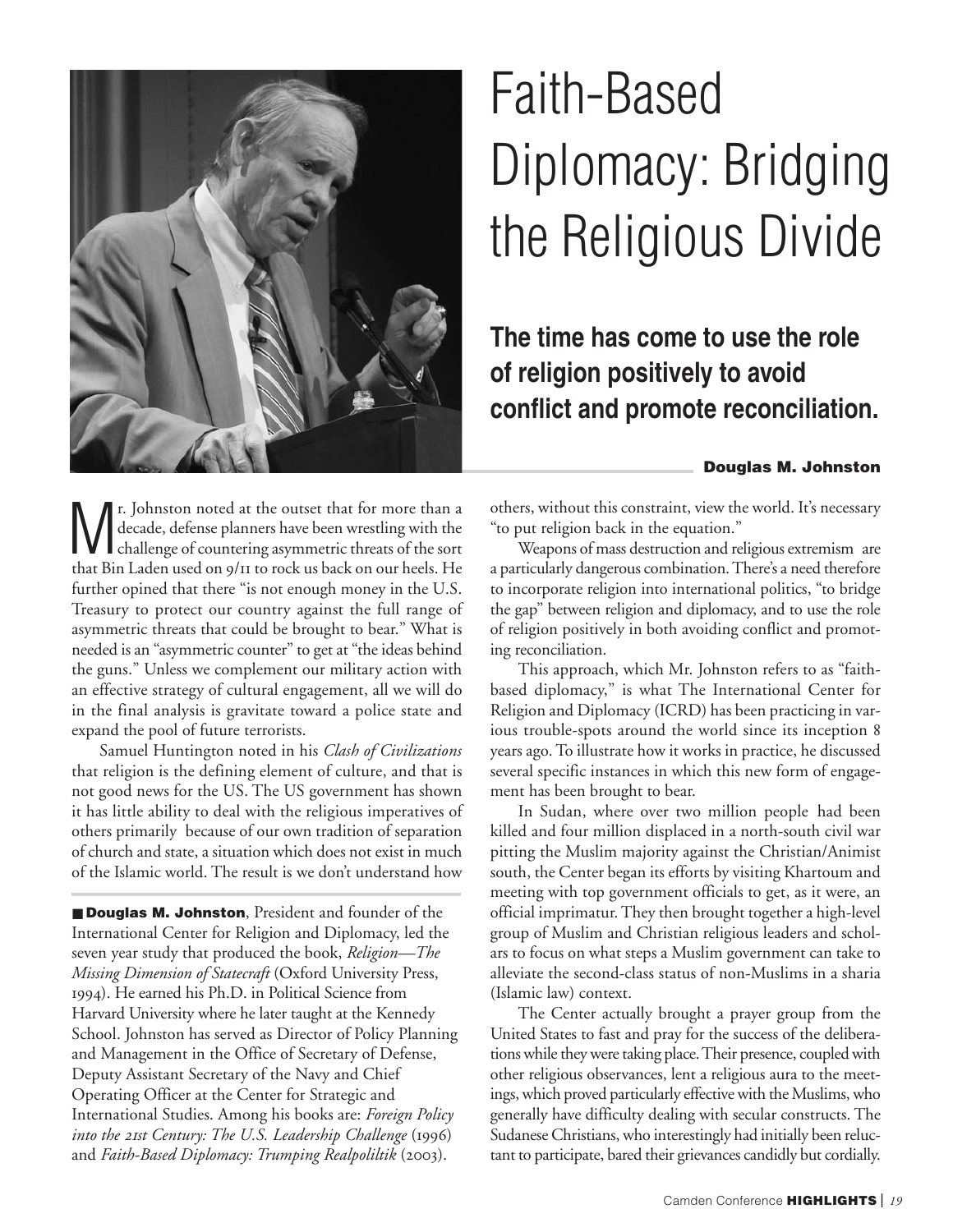## Douglas M. Johnston

Eventually, 17 consensus recommendations emerged and an Inter-religious Council was created. Forming the Council took two years to accomplish, as much necessary time was spent in getting the right relationships in place. It started as a top-down process, but it was necessary to involve and get buy-in from the second- and third-tier decision makers to convince the bureaucrats that such an organization could be a win-win for both sides. To lend added credibility, the Center was able to get a gifted Muslim leader (and major critic of the regime) to head up the Council. And Darfur notwithstanding (which is a Muslim vs. Muslim contest), the government to date has honored the recommendations of the Council, to the extent of providing more than \$500,000 in funding and real estate to facilitate the building of new churches and to provide restitution for past government seizures of church properties.

### **"By raising questions—what would Jesus (who is favorably viewed in the Koran as a predecessor to Muhammad) or the Prophet Muhammad do?—The International Center for Religion and Diplomacy has managed to relax the extremist approach."**

The Center's efforts in Pakistan have been aimed at reforming the curriculums of the madrassas (Islamic religious schools). These madrassas have an ancient and noble history going back to the Middle Ages when they were important and progressive educational centers. However, over the last couple hundred years or so, partly in reaction to colonialism, the schools have regressed to the point where only religion is taught and where rote memorization of the Koran in Arabic—a language quite different from native Urdu—is the principle educational tool. The ICRD's goals have been twofold: to expand the curriculums to include the physical and social sciences, with a particular emphasis on religious tolerance and human rights (especially with regard to women); and to transform the pedagogy in a way that will produce critical thinking skills among the students.

The Center, working with indigenous partners, has pushed these reforms by showing that what the madrassas are doing is actually working against their own best interests. Without any ability to challenge or question, the students are particularly vulnerable to local militants who misappropriate scripture in order to recruit them to their cause. The process is, of course, a complicated one, in which the key to success has been giving the madrassa leaders a genuine sense of ownership in the process, and inspiring them with their own heritage, by pointing out how many of the pioneering breakthroughs in the arts and sciences, including religious tolerance, took place under Islam a thousand years ago. So far, the Center has influenced about 1200 madrassas, which

is only the tip of the iceberg, as there are some 15,000 throughout the country. But success breeds success, and the Center is now training standouts from their earlier workshops to work with and teach others.

It's not easy, Mr. Johnston pointed out. He gave an example of visiting one of the most extreme madrassas at the height of the Lebanese War in the summer of 2006. There was lots of rage and overt anti-Americanism in the room, which he countered by discussing how the US was not anti-Muslim, how it had been involved in helping Muslims in Bosnia, Kosovo, and Somalia. He talked about shared values and quoted passages from the Koran extolling "cooperation among nations." And a key point that he made along the way was that the Center is an independent NGO, which has received no US government funding. (In fact, as he later observed in his talk, the State Department was initially somewhat skeptical of what the Center hoped to do; now, impressed with the results, there is real enthusiasm, not only at State, but at Defense and the CIA as well).

The Center has worked successfully with the most extreme religious factions in Pakistan, including the Wahhabi and Deobandi sects. By raising questions —what would Jesus (who is favorably viewed in the Koran as a predecessor to Muhammad) or the Prophet Muhammad do? — ICRD has managed to relax the extremist approach. A Taliban commander, who had lost two of his sons in the fighting, participated in one of the Wahhabi workshops.

Another time, Mr. Johnston met with some 57 Taliban commanders and religious leaders on the Pakistan/Afghan border, where the Afghans frankly discussed their antagonism toward the US: why is the US attacking Islam throughout the Middle East? Why did it invade Afghanistan? In trying to emphasize common ground, he pointed out that the US and the Afghan people had worked together in the struggle against the Soviet Union and that the American people admire and respect Afghans; that what the US wants is a peaceful, democratic region; that it would like to see reconciliation between the Karzai government and the Taliban and a severing of Taliban ties with al-Qaeda.

Other questions were more difficult to answer: Why did the United States invade Iraq? The emphasis in this answer was on the fact that Saddam had tried to assassinate the first President Bush. Israel was an even more difficult discussion still; the Center emphasized that while the US government considers Israel to be a strategic ally, support for the Palestinian plight is growing among many Americans. The bottom line is that mutual engagement based on a demonstrated respect for one another's views provides far greater leverage to influence a situation than do policies based on isolation and demonization.

More recently, the Center conducted a workshop for a madrassa at which about a quarter of the graduates typically join al-Qaeda. To tamp down extremism, the Center works through Islamic scholars and jurists. For example, in address-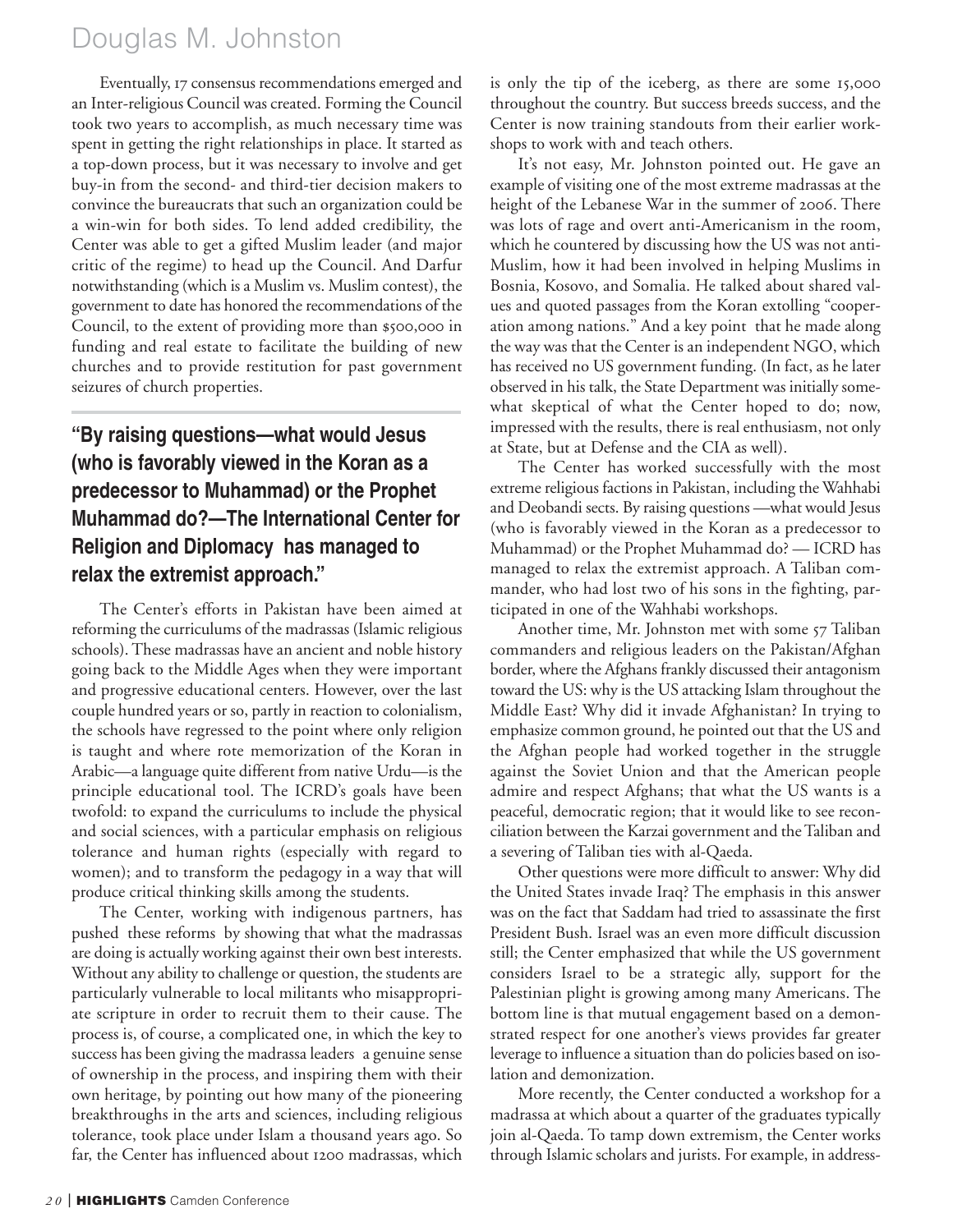## Douglas M. Johnston

ing the terrorism in Kashmir, one Wahhabi jurist told the workshop participants that defending Islam is permissible, but fighting a war, as in Kashmir, merely to acquire land, is not. This led to a debate in which a consensus developed around the conclusion that the conflict in Kashmir was politically motivated, but not religiously sanctioned.

Because of the trust it has created in Afghanistan, the Center was able to intervene successfully with the Taliban in freeing the nearly two dozen South Korean aid workers who were recently kidnapped. For the future, the Afghan government has solicited ICRD's help in convening a conference of Afghan religious and political leaders to enlist their joint cooperation in supporting desperately needed development assistance.

ICRD will also be working to reform women's madrassas in Pakistan—an interesting development, as it was Pakistani men who, after participating in the reform process, now see the need to do the same for female students.

In concluding his formal remarks, Mr. Johnston said that

what the Center is doing is similar to firefighters who set a counterfire to fight an out-of-control forest fire: "the best antidote for bad theology is good theology."

During the question and answer period, he made the interesting observation that part of Arafat's difficulties in negotiating for the Palestinians was that, as the head of a secular entity, he was not empowered by Islam to deal with matters of great consequence to the religion, such as the final disposition of Jerusalem. He further noted that if religious leaders were included in the peace process, they would not only provide a capability for dealing with such questions, but they would also bring a moral authority to the deliberations that could prove particularly helpful with the Muslims. Moreover, if one wants to ensure that whatever political settlement emerges will be lasting in nature, it becomes important that the religious leaders feel some ownership in the process, because of their unrivaled influence at the grassroots level. They can make you or they can break you.

Questions for All

■ *Reported by Mac Deford*

### Wrapping Up **The Camden Conference traditionally concludes with a discussion panel, allowing the audience to ask questions and the speakers to vigorously engage each other.**



*Moderator Graham Phaup, Executive Director of the Institute for Global Ethics, fielded audience questions to the panel. Seated from left are Andrew Preston, Scott Appleby, Andrew Natsios, Philip C.Wilcox Jr., Rend Al-Rahim Franke, Ellen Laipson, and Douglas M. Johnston.*

The 2008 Camden Conference, Religion as a Force in World Affairs, wrapped up with a lively one-and-a-<br>half hour panel discussion among the presenters,<br>based on questions from the audience. (Rev. J. Bryan The 2008 Camden Conference, Religion as a Force in World Affairs, wrapped up with a lively one-and-ahalf hour panel discussion among the presenters, Hehir and Katherine Marshall were unable to attend.) Top of mind for many in the audience was the war in Iraq.

**Q: Please address the impact of the presidential campaign on a U.S decisions to leave Iraq—recognizing the loss of lives and investment of billions of dollars.** **Ms. Laipson** stated that voters will have a choice in November but that leaving Iraq will not be an easy task if that is the decision. The Iraqi people are not ready to assume power and are conflicted themselves about the war and about the assumption of power internally. Professional military see the need to stay. However, this is not a "feelgood" situation and also not one that can possibly be turned into victory. A critical mass of the population now understands this. But it is clear that a rapid departure is not possible. It will take one to two years to move the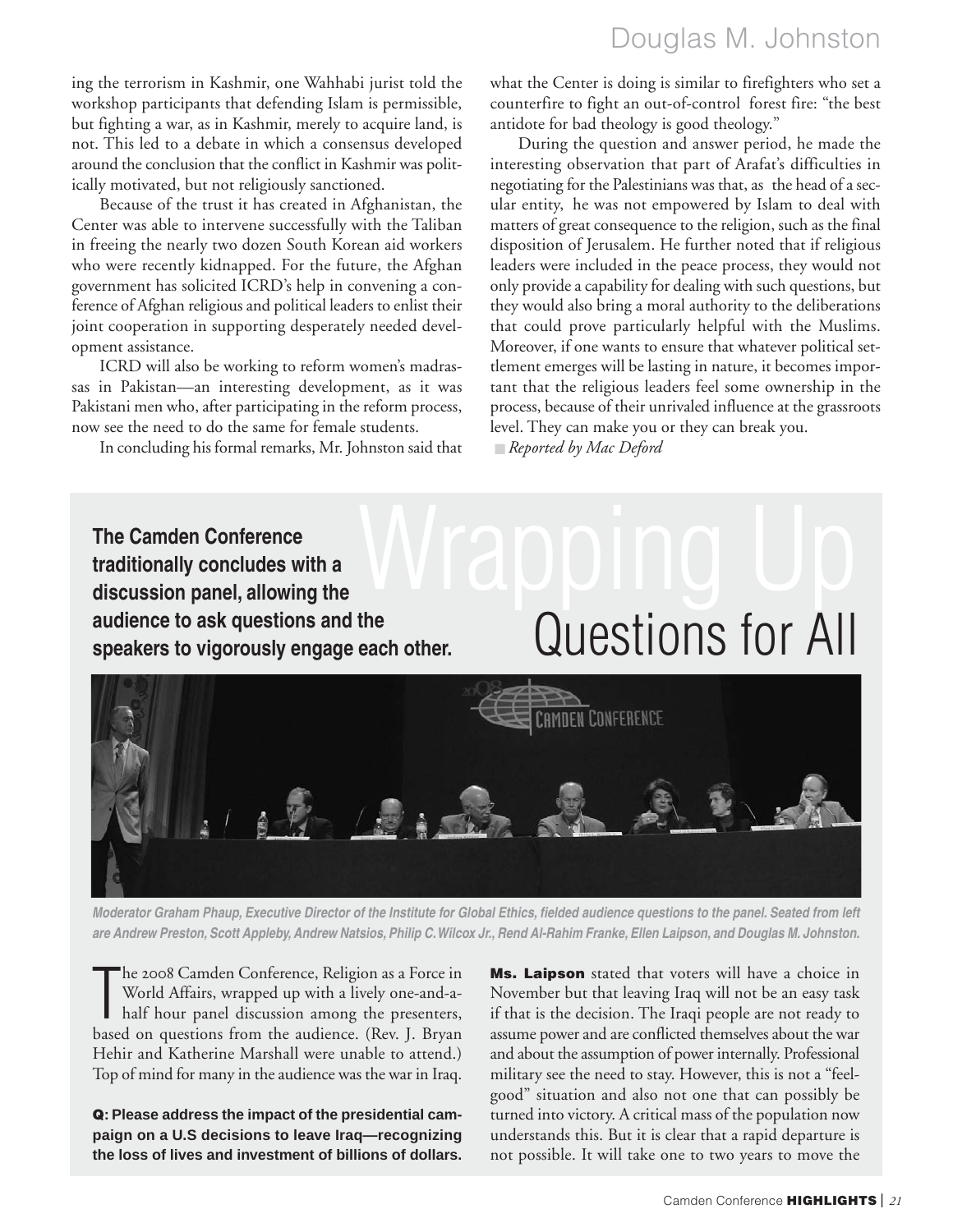## Questions For All

troops and it must be managed carefully to ensure security and the Iraqi ability to self-govern. This is a lot of work, and in the end there must be at least 30 to 50 thousand troops left behind for security and training.

**Ms. Francke**, on the other hand, believes that it is a dangerous and emotional subject that requires coolheaded policies and decisions. There should be no timetable, but rather a careful look at how best to manage departure, and how to do so over the long-term, keeping in mind American interests in Iraq and in the region and the interests of Iraq and others in the region. Despite the emotional issues there are core questions to consider: Iraq is in a fragile state. What are the consequences if we pull out? To Iraqis? To U.S. security? The country was shattered in and is building now from the ground up, with neighboring states eager to meddle. But to claim that the occupation will last for 100 years is nonsense; it's not going to fly. **Mr. Natsios** began his response by noting that he supports



John McCain in his bid for the presidency and thinks he was being a bit hyperbolic when he made the statement about years in Iraq. Mr. Natsios is passionate about what is occurring in other countries, in which he believes we are "state-building" in Bosnia, Kosovo and so forth (building the apparatus of a gov-

ernment) as opposed to "nation-building." He believes that there are three things that must be understood:

- It takes a long time to establish a functioning democracy—at least to to 15 years. During that time there must be advocates for democracy. People in developing countries want control and protection of human rights. We should not be naïve about transferring things from here that do not work there.
- We need consistent long-term development funding for the 10 to 15 years while we support the building of democratic institutions through the Iraqi government. Our troops are still in Bosnia, for example, after 10 years.
- There must be local leadership and our job is to help them develop it. If there is no local leadership, all of this fails. There is no template that works everywhere—what is appropriate for Iraq may not have been what worked elsewhere. I think there is a huge potential for a real stable Iraq. It is unethical to leave all of a sudden.

**Mr. Appleby** sees that there is real politique but also a morale politique and they must be seen together. Ethically, we are obliged to consider Iraqi interests when we consider our ethical obligations. This is not a just war and the criteria for a just war criteria were not in place when we invaded. Now that we are in there, we are ethically obliged

to consider Iraqi interests as well as U.S. interests. Our interests and theirs are not necessarily mutually exclusive in every respect. Who is going to pay the price? We must bring about a just peace. As Colin Powell said, "When you break it, you own it." And we own it.

**Mr. Preston** reminded the group that from an interna-



tional perspective, the war was extremely unpopular around the world, and it has damaged the reputation of the United States. American foreign policy will have to deal with that for a long time to come. We must build so there is no chaos. It cannot be done too quickly so that there is a repeat of what happened in

2003 with the rioting and looting. Our world reputation will be further damaged if we pull out too quickly and Iraq is worse off than it was before.

**Q: It seems clear that a sophisticated religious literacy should be a basic job qualification for American foreign policy and development professionals. What are your recommendations for this ensuring this sort of retraining?** 

**Mr. Natsios** stated that there is no money left for any training in AID. The foreign service staff is down from 3000 to 1000, and that is a disaster. "The budget for Army bands is bigger than that for the entire foreign service!"

**Mr. Johnston** believes that no one in the administration has stepped back and looked at the big picture to see how we can redirect existing assets and create new initiatives to get at some of the causal factors. In the wake of  $9/II$ , we have been largely fixated on symptoms, spending billions of dollars on baggage inspectors and the like. We need to position ourselves more effectively. There is an unfortunate hodgepodge in the training of Foreign Service personnel. He believes a new post should be considered—that of religion attaché, who would be able to inform foreign policy choices as they relate to religion and terrorism. Typically we have no clue where and when we stumble. The complex questions in this arena typically are handled by the cultural affairs attaché or the ambassador and often get pushed aside. A stable of perhaps 30 specially trained religion attachés could handle the problem and help train foreign service officers in religious issues and cultural implications, which must be understood. It would cost about 10 million per year, which pales next to the billions we spend per year on the symptoms.

**Ambassador Wilcox** noted that there is the larger issue of how to protect national security. Over the years we have progressively exaggerated the efficacy of military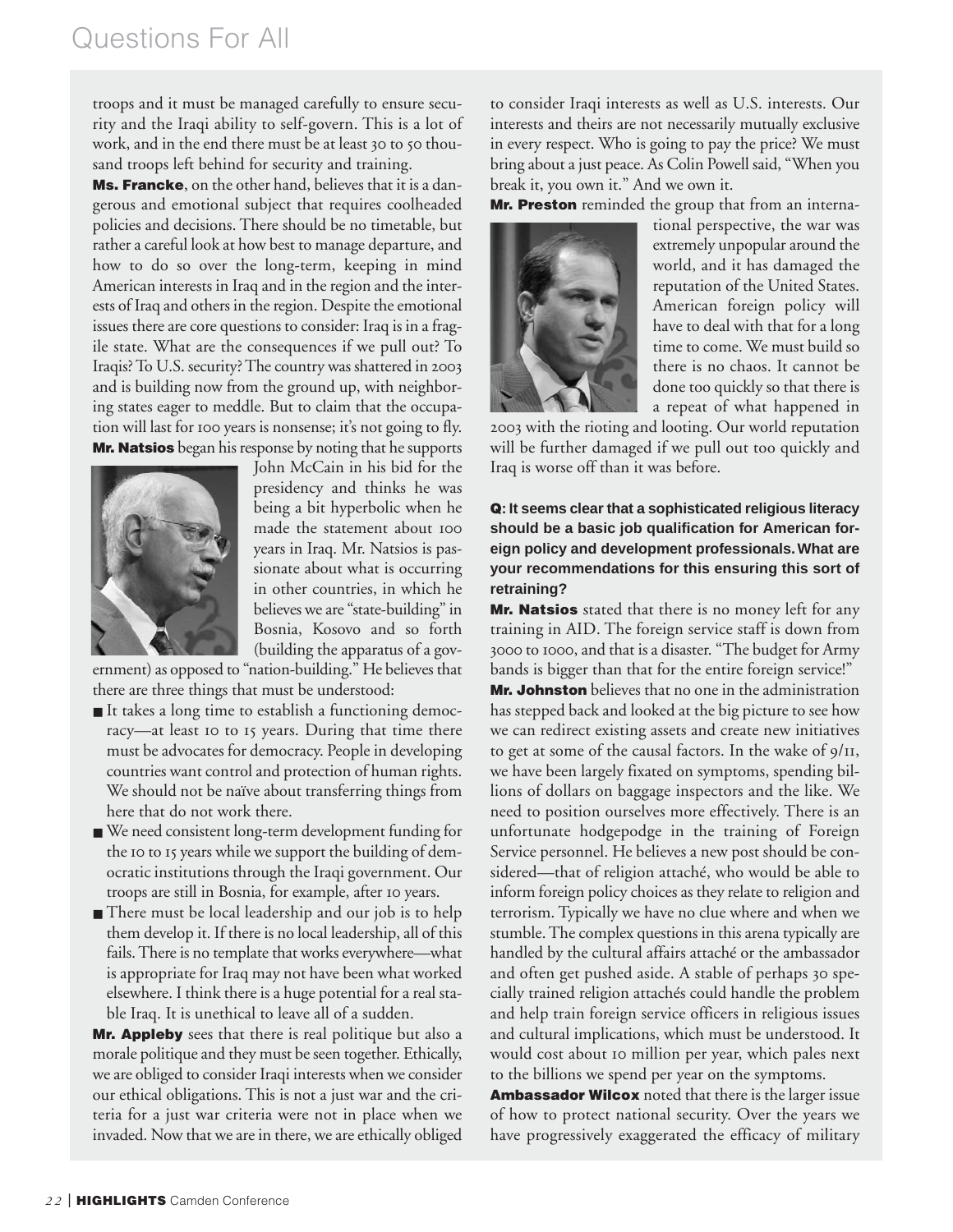force as the primary source of our national security and have diverted massive resources to superb training and weaponry at the expense of adequate investment in diplomacy and economic development. In the end, diplomacy and economic development are ultimately more effective in preventing conflict before it bursts out. We are in danger of becoming a warrior state. How do we use our resources to protect our interests? The United States is way behind among the other privileged modern nations of the world in the per capita proportion of income devoted to diplomacy, the soft side of national security. This must be addressed by the next administration.

**Mr. Appleby** noted that it is quixotic to think we can make people experts in religion simply with training. There are no Muslims in the inner circle of advisors in our administration, and we need to have more in the ranks who can be more thoroughly integrated. We can train, of course, but must also draw on other important forces and sources, and we do not draw on those enough.

#### **Q:What is the relationship between the different sects of Islamic ideologies and terrorism?**



**Mr. Johnston:** One of the fundamental assumptions underlying his work is that everyone is not bad and those that are bad, are not bad all the time. We do try to play to the angels of their higher nature. It is critical to get terminology right. A lot of things we are saying in the West are offensive and we must be

very careful how we use words. And while doing that, one of the things we should not by into is any of the self-styled language used by bin Laden and others, such as holy warrior, which reinforces any images they are trying to create. **Ms. Francke:**Terminology is confusing on both sides and there is obscurity of language even in the Muslim world. People identify themselves differently and have a label for different things. Terms are ill-defined as well as being in flux. We do not have a neat box in which to put terms.

#### **Q: How can religion offer solutions to world population overgrowth?**

**Mr. Natsios:** Most of our population growth statistics come from the United Nations which, within the past three years, issued a report that reduces the population growth estimates dramatically. There are three factors that empirically demonstrate why growth will slow and/or stabilize. As the wealth of a nation increases and the wealth of a family increases, the number of children in a family decreases. The more educated the women in the nation (eg, high school graduate), the lower the birth rates. In both cases,

dramatic improvements have occurred since the report. It also is important to note that family planning has been more available in more countries. We always focus on how bad things are when indeed much progress has been made. It is self-defeating and empirically wrong to overstate the problems, often done for the sake of funding.

**Ms. Laipson:** In spite of progress, public policy issues still exist and this would be a promising area for dialogue between leaders of faith communities and the developing world. There are still problems with the demographic shape—Population Action International—The Shape of Things to Come—for example, how wide is the youth pyramid in countries? Some will face future public policy challenges like how to produce enough food, and so forth. New research about climate change tries to game out how

climate change will be if population growth stabilizes at various levels. In addition, climate change matters hugely in terms of whether total population changes. We should care about population growth and climate change; it is absolutely essential to do so, and together they are major public policy issues.



#### **Q: Should we be concerned about terrorist tactics by various forms of nuclear or chemical attacks that would kill millions?**

**Ambassador Wilcox:**The ticking bomb scenario is very rare and is not considered as very possible by experts. We often exaggerate the precision and quality of our intelligence. More often than not human intelligence based on torture turns out to be unreliable. The cost of torture to our notions of civilization and human dignity is very high—"if anything goes, everything is soon gone". It is very difficult to kill a lot of people; it technically is extremely difficult. Nuclear bombs are difficult to steal and transport and there are major safeguards to prevent this form occurring. We must think about such scenarios and the possibilities are not to be ignored, but they are unlikely. **Ms Francke:** The 2004 torture in Abu Ghraib, as far as we know, was not officially sanctioned behavior. But it did incalculable damage to the United States in lowering American prestige and honor as well as moral authority and moral standing in Arab world. The most important thing the United States has to offer is our system of values. For a lot of people in the region, our image as a country with values has collapsed. How can they do this, the world asks? How can they fail to train Armed Forces to respect people's dignity? It is a question of the self image of the United States. Who are we? What are we about? What do we stand for? Our behavior does not go unnoticed by the world.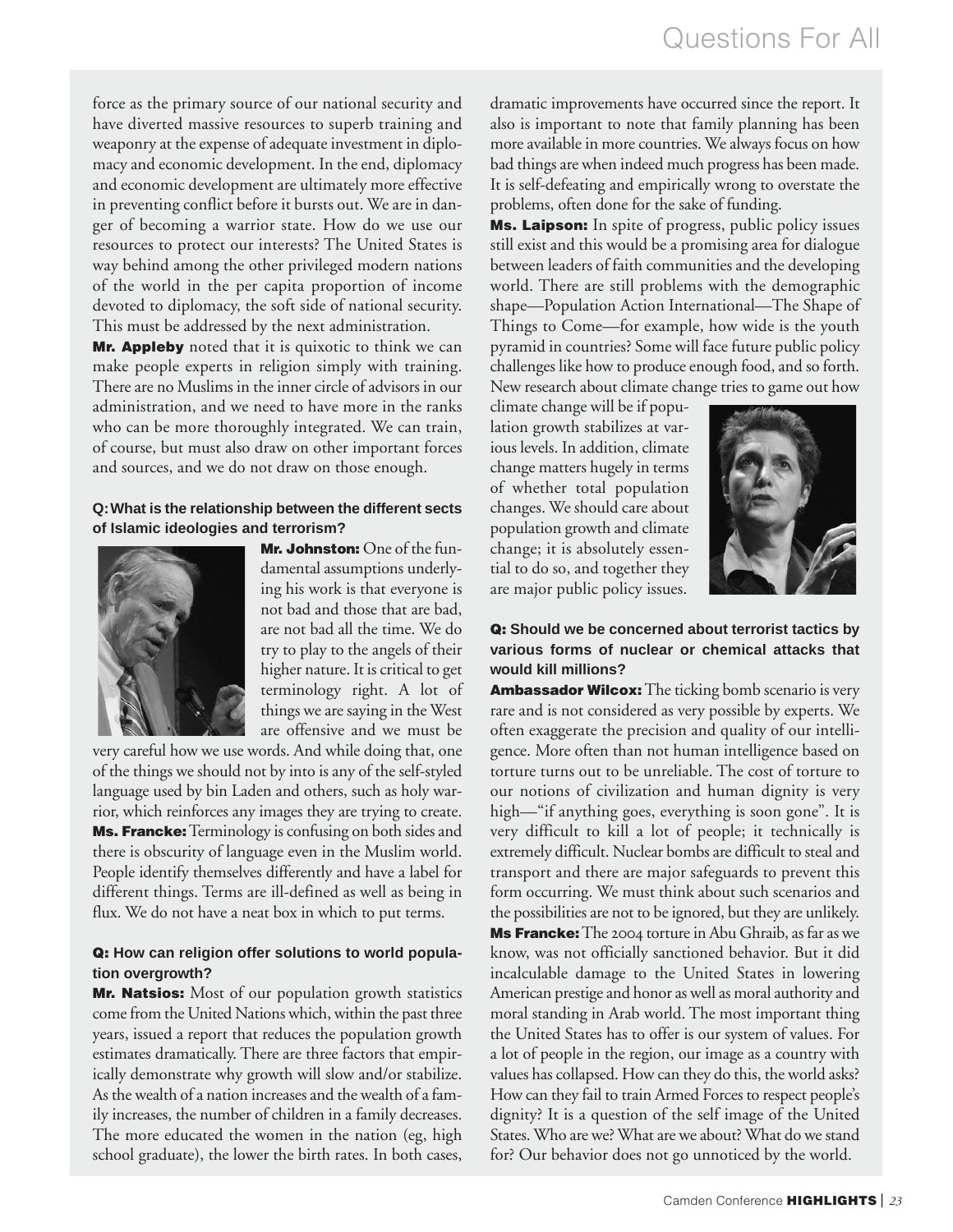#### **Q: Where do belief systems of East Asia fit into this conference?**

**Mr. Johnston:** We are doing the same work in Kashmir dealing with Buddhists, Hindus and Muslims and the same principles apply.

**Mr. Preston:** Our ignorance of Asian religions is what undermined U.S. policy in Vietnam.

**Ms. Laipson:** The 21st Century is likely to be the Asian Century. The pendulum has swung to Islam, but let's not have a knowledge deficit for 100s of millions of population in East Asia. We need to adapt our education systems. We need to take care of minorities wherever they are in the world. The public policy issues are similar, and they resonate in these areas.

**Mr. Natsios:** Three traditions appear to have a high correlation with high social and economic development. They are, Protestantism/Christianity, Judaism, and Confucianism. Values affect development in a profound way. There is a large argument for the relationship between growth and development and religious values, which must be respected and learned from the Asian culture.

#### **Q: American Exceptionalism is alive and well, especially in the presidential campaign– but how do we get beyond it?**

**Mr. Johnston:** Building relationship and trust among leaders, beginning with religious leaders, is an important and critical component of efforts to communicate in the Middle East. Recently he has developed thinking regarding a Peace Game, a facilitated brainstorming concept in which they wrestle to overcome the obstacles because there are so many interests that can be complementary. We need to tone down the perceived arrogance in our foreign policy, think in more humble terms and take into account other people's interests, similarities and differences.

**Q: A number of presenters have alluded to the fact that religion seldom causes war, but once a war is introduced, it plays a role. In situations where the line is crossed, what is a strategy? Religion brings nonnegotiable elements. How can we break through that and achieve peace?**

**Ambassador Wilcox**: Religion is a universe that spans unyielding maximum extremism with one that also expresses humility and respect for the unknown and tolerance. All great religions experience these two themes the extremist and the more pragmatic and more tolerant. In many conflict situations, people



who claim to be religious and claim to speak on behalf of God are more interested in power and have discovered the extraordinary power of invoking religion and disguising real and territorial issues in religious terms. Religion is not invoked well on behalf of compromise in Israel and Palestine because, in Israel, the establishment rejects the more human and tolerant strain of religion and is more secular and militaristic. I despair of achieving peace in the near future in Israel or Palestine because of this. On the other hand, there is great potential in this country where Jews, Catholics and Muslims believe in more human brand of religion. We must watch our language regarding how we describe other faiths and religions. This is all about the discourse of human dignity. **Ms. Francke:** In the case of Al Qaeda, they are not trying to get territory, they truly believe that Islam is under assault. They believe God is totally on their side; they have a narrative of history that is radically different from our narrative of history. Their core beliefs are religiously based. It is not an issue of land or another economic issue. They believe they must destroy Christianity in order to preserve their own world.

#### **Q: Can faith-based NGO agencies create an atmosphere of mutual respect in their work so as not to further erode indigenous ways of life?**

**Mr. Natsios:** When I was with a faith-based NGO in Ghana, the Saudis funded the distribution of the Koran to every student in the school system. In response, the NGO sought to provide a Bible to each student as well. The Education Ministry directed that both be given to the students. In my experience, people of indigenous religions are more likely to offset the influence of one major religion (Islam) with another (Christianity), rather than asserting their traditional belief system. The fact is that people will keep their religious traditions and other religions will draw from them too, but these traditions are in danger because they are not written down. There are stories, but no scripture, hierarchy, or funding mechanisms as in the major religions.

**Mr. Johnston:** In many families in the south of Sudan, some are Muslim, some Christian, and some African traditionalists. People there maintain old beliefs and rituals while simultaneously practicing a more major religion. They get along just fine because of the common denominator of traditional religion.

**Ms Laipson:** In the age of globalization, I would like to believe there will be more of a capacity to capture oral traditions and create a record, to be certain the oral tradition does not get lost! We should be making a serious effort through technology to document these very old ways of doing things.

■ *Reported by Bill Amidon and Maryanne Shanahan*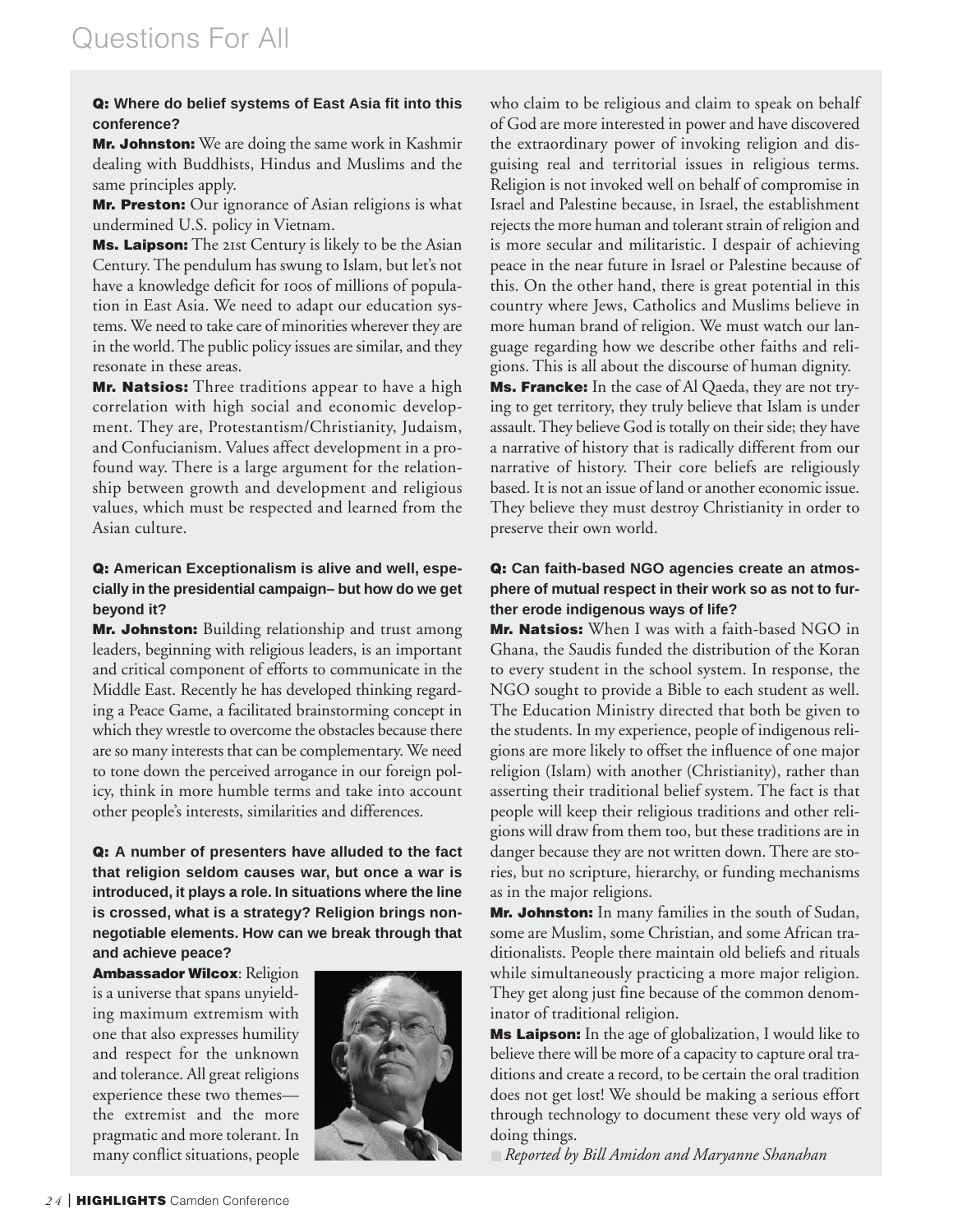# About The Camden Conference



stablished in 1987 and marking its twenty-first anniversary this year, The<br>
Camden Conference provides the opportunity for experts and interested<br>
individuals to share knowledge and concerns on issues of global<br>
importance Camden Conference provides the opportunity for experts and interested importance. Each year, a topic is selected and a series of related events are held in Maine communities from Damariscotta to Bar Harbor—culminating in a weekend conference in February in Camden, Maine.

Community events include lectures, short courses, and symposia; group discussions of selected books, journal articles, and news reports; and films, art exhibits, and other cultural occasions. All events are open to the public; most are free of charge. They are led by scholars and other well-informed area residents.

Speakers at the three-day conference come from government, business, the media, academia, and international organizations. Each speaker addresses an aspect of the year's topic, answers questions from the audience, and participates in an exchange of ideas. The speakers spend the entire weekend in Camden, challenging each other, publicly and informally.

In the years since The Camden Conference was founded, programs have examined "The Making of American Foreign Policy"; "The Environment and Foreign Policy"; and "The Influence of the News Media in Shaping U.S. Foreign Policy." In other years, the focus has been on such specific geopolitical areas as Russia, Africa, Japan, the Middle East, China, Europe, and Latin America.

The Camden Conference is a nonpartisan, Maine federally tax-exempt, notfor-profit  $\text{SO}(c)(3)$  corporation. The board of directors includes residents of thirteen midcoast towns—all of its members volunteer their time and talent to manage these events.

Financial support for The Camden Conference comes from attendance fees, individual gifts, and grants from institutions, foundations, and corporations.

#### **The Camden Conference 2008 Sponsors**











DESIGN: Carol Gillette,Communication Graphics PHOTOGRAPHY: Carol Miller PRINTING: Camden Printing

#### **BOARD OF DIRECTORS**

Bland Banwell, *Belfast* Skip Bates, *Camden* John Bird, *Spruce Head* Thomas Deford, *Spruce Head* John Enright, *Camden* Samuel Felton, *Southwest Harbor* Brewster Grace, *Rockland* Kathleen Hirsch, *Owls Head* Robert Hirsch, *Owls Head* David Jackson, *Rockport* Moorehead Kennedy, *Mt. Desert* Jean Lenderking, *Belfast* James Matlack, *Rockport* Betsy Mayberry, *Northport* Galen Plummer, *Northport* Robert Rackmales, *Northport* Sarah Ruef-Lindquist, *Camden* Louis Sell, *Whitefield* Seth Singleton, *Mount Desert* John Snow, *Port Clyde* Maureen Stalla, *Northport* Richard Topping, *Belfast* Michael Wygant, *Scarborough*

#### **ADVISORY COUNCIL**

James Algrant Richard Anderson Frederick Barton Stephen Crane Judith Daniels Paul Diamond H. Allen Fernald Desmond FitzGerald Peter Gross Ronald Jarvella Rushworth Kidder Andrew Moran Harvey Picker\* Thomas Putnam Frederick Rector Jan Rosenbaum Matthew Simmons Michael Simon Judy Stein Clare Tully Robert White Elizabeth Wilson Judith Yaphe \**-*

**ADMINISTRATIVE DIRECTOR** JaneA Kelley



P.O. Box 882, Camden ME 04843-0882 Telephone: **207-236-1034** Email: **info@camdenconference.org** Website: **www.camdenconference.org**